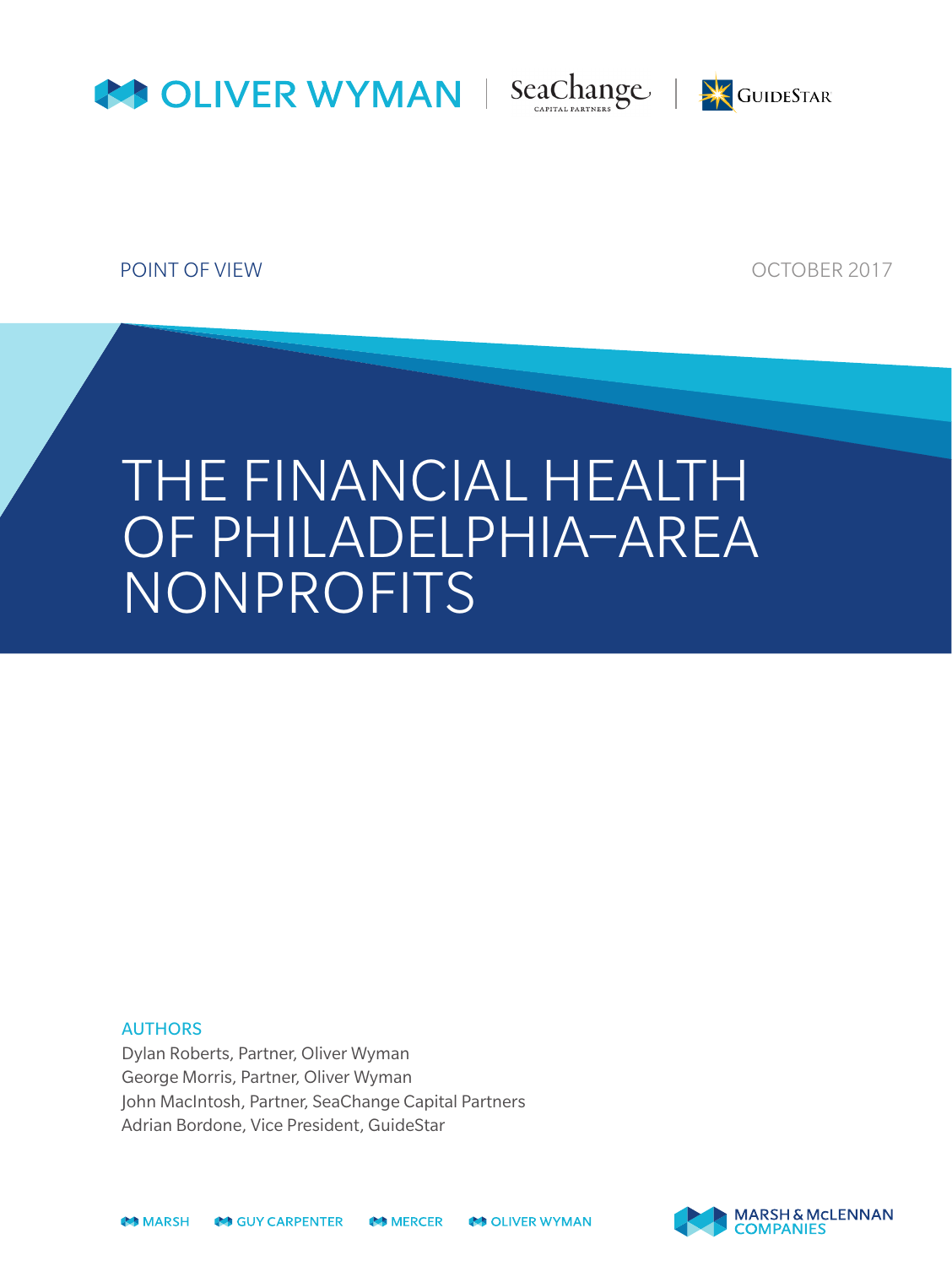This report, *The Financial Health of Philadelphia-Area Nonprofits*, was commissioned earlier this year by The Philadelphia Foundation with the intention of presenting actionable information for nonprofit organizations, their leaders, funders, policymakers and the general public. This report follows a 2010 nonprofit study commissioned by The Philadelphia Foundation.

Residents of the five Pennsylvania counties of Greater Philadelphia rely on nonprofit organizations in many facets of everyday life and community. As nonprofits go, so go the services and amenities that impact quality of life, often health and safety. It is with this latter point in mind that The Philadelphia Foundation has focused much of its efforts over the last decade on "organizational effectiveness" – examining, promoting and funding sound fiscal, governance and leadership practices, especially among organizations serving the most vulnerable.

This report demonstrates that there is much more work to be done to strengthen nonprofit organizations in our area. Moving from "getting by" to "getting strong" requires that more attention and talent be dedicated to financial resilience by executives, boards and funders. Approximately 40% of organizations are not generating positive operating margins and will therefore find it difficult to focus on improving service outcomes. Seven percent of nonprofits are technically insolvent, yet neither the organizations themselves nor the wider community have a clear understanding of what it would meant for them to fail, or the implications of that failure for the populations they serve.

The authors, as experienced consultants, suggest sound approaches for addressing financial risks within organizations. They also suggest that funders self-critically examine the extent to which their restrictions on "overhead" or "administration" are contributing to the fragility of nonprofits. The groundwork is also set for more segmented or granular examinations of the region's nonprofits, as others may wish to pursue in response to this study. This report is a good start.

We want to thank the authors and Nadya K. Shmavonian, the Director of the Nonprofit Repositioning Fund, for all they did to bring this report to fruition.

Reduct 3. Pamor

Pedro A. Ramos President & CEO, The Philadelphia Foundation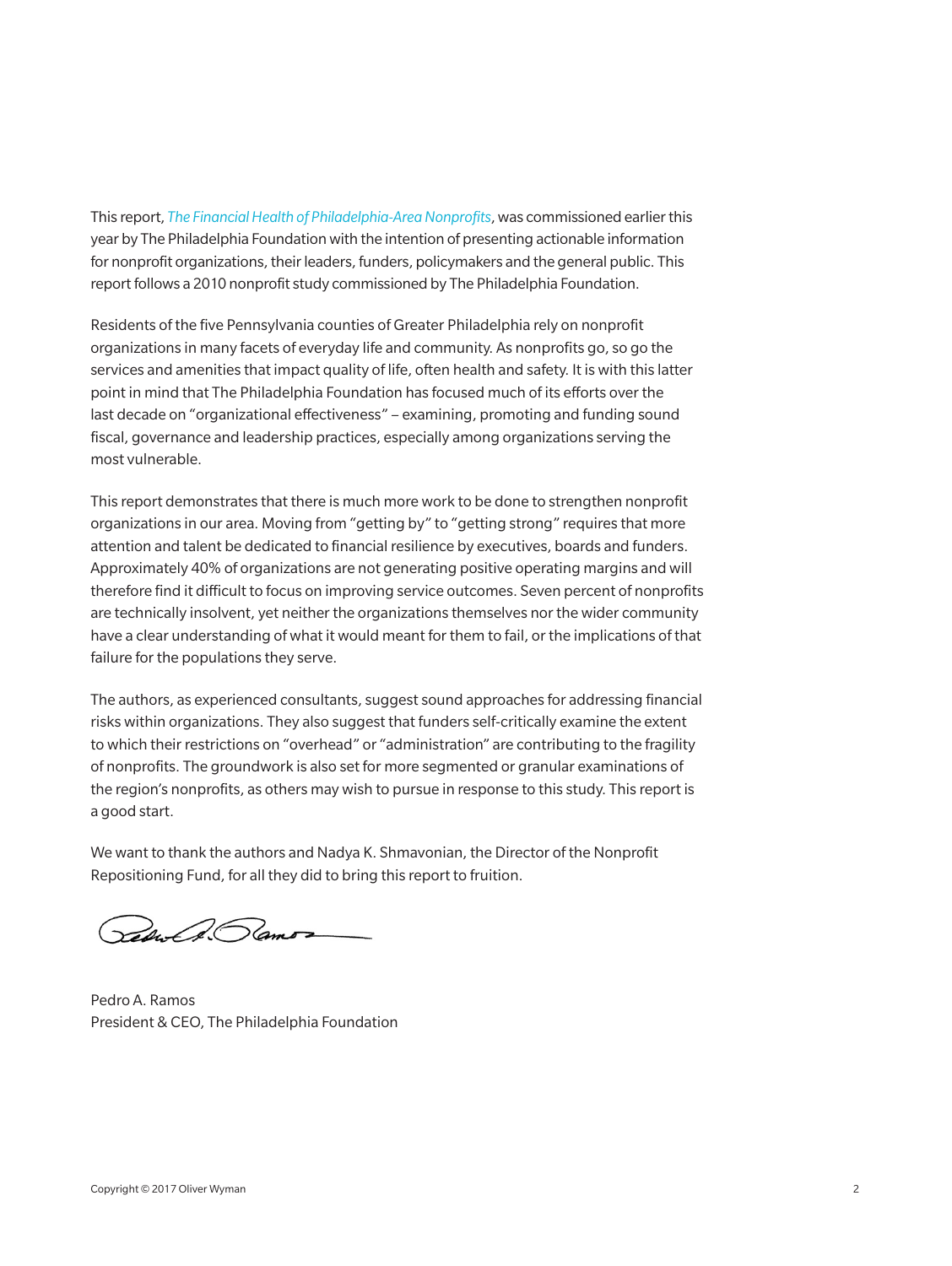### EXECUTIVE SUMMARY

As nonprofit organizations in the five Pennsylvania counties of Greater Philadelphia (Bucks, Chester, Delaware, Montgomery and Philadelphia) emerge from the financial crisis of the last decade and head into a very different and hard-to-forecast political and economic environment in the future, financial discipline, smart growth and strong governance are more important than ever. Accordingly, many nonprofit executives and governing boards are asking new questions about the organizations they govern. What risks do we face?1 How risky are we in relation to our peers? Are we doing the right things to understand and mitigate our risks? How should we balance financial risk against programmatic reward? What should we do to reduce the potential hardships from financial distress?

Unfortunately, very few nonprofits have processes in place to address these issues of financial risk management. However, our research suggests that this can and must change.

- Nonprofits in the Philadelphia five county area are fragile: roughly 7% are technically insolvent (i.e. liabilities exceed assets); over 20% have less than one month of cash reserves (i.e. virtually no margin for error); and over 40% have net operating margins of zero or less. In aggregate, we believe that fewer than 40% of nonprofits can be characterized as financially strong. Yet our experience in other geographies suggests that many executives and governing boards don't fully understand the financial condition of their organizations or how they compare to peers.
- Practices such as scenario planning, benchmarking and self-rating, as well as setting explicit financial stability targets, can improve risk management. While we have seen a few organizations already doing these things, most are not.
- Distressed nonprofits have very limited ways to recover, so executives and governing boards must do all they can to reduce the risk that their organization becomes distressed in the first place. And they must take prompt, decisive action if it does.

In what promises to be a continuously volatile market for nonprofit organizations, we believe that executives and governing boards must make dramatic improvements in financial risk management over the next few years in order to bring more stability to vital programs and the communities they serve.

National concerns about risk and financial stability among nonprofits have been increasing recently, motivated by some high-profile nonprofit failures, the potential impact of rising interest rates, regulatory changes to health and human services systems, and rising real estate costs, to name a few factors. These concerns have only sharpened since the 2016 election, as nonprofits grapple with increased uncertainty around government funding levels and sources, and the possibility that tax code changes will reduce incentives for philanthropic funding. While planned dissolutions can be a responsible decision for some organizations to make, we can all agree that unanticipated closures in bankruptcy do not represent adequate fiscal stewardship of nonprofit organizations.

This report introduces important fiduciary steps that organizations can take to manage their financial health and their financial risks better. These recommendations build upon a similar 2016 study on how to adapt private sector risk practices to New York nonprofits that was conducted by SeaChange Capital Partners, Oliver Wyman, and GuideStar. We have attempted to identify actions that will be high-impact and potentially transformative over time, but that are also practical and can be implemented now. We believe that the opportunity to create stronger, more stable nonprofits is real – but also that the risks of inaction are real, and substantial. Organizations that do not adopt risk management practices may find themselves in an increasingly precarious situation.

<sup>1</sup> By "risk" we mean unexpected events and factors that may have a material impact on an organization's finances, operations, reputation, viability, and ability to pursue its mission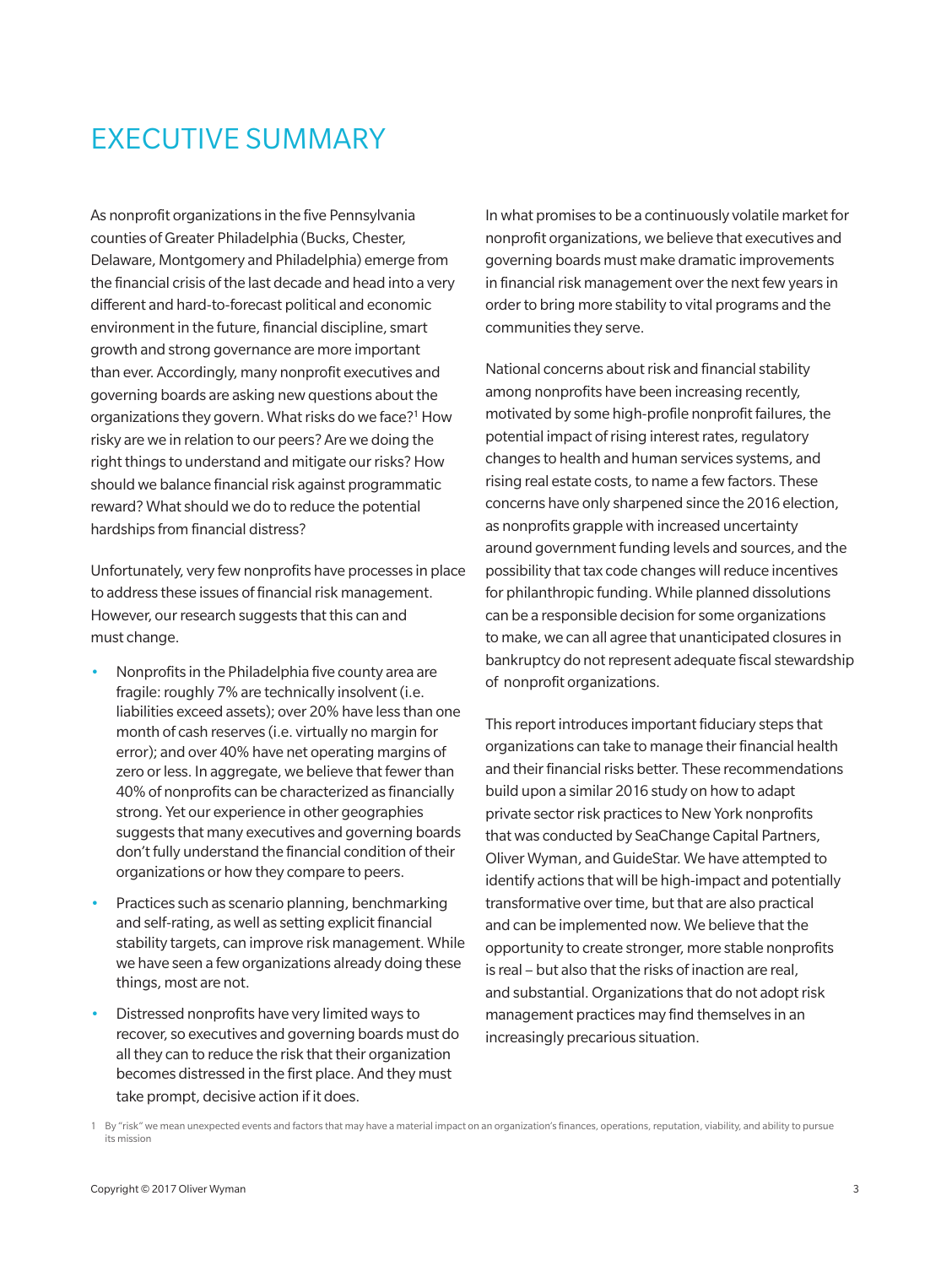### THE SCALE OF THE CHALLENGE: HOW "RISKY" IS THE ENVIRONMENT FOR GREATER PHILADELPHIA'S NONPROFITS?

Our analysis of the financial results of Philadelphia-area nonprofits illustrates just how fragile many nonprofits are. It should provide useful context for nonprofit executives and board members to understand their organizations' absolute and relative risk profile. It should also help funders to better understand the challenging dynamics facing the region's nonprofits. An important point of context must be added: this report is based upon 2014 IRS Form 990 data that pre-dated the 2015 Pennsylvania budget impasse, a difficult passage from which many executives in hard-hit fields (i.e., health and human services) suggest their organizations have not fully recovered.

The last time the Philadelphia five-county region was studied, in a 2010 study conducted by The Philadelphia Foundation,<sup>2</sup> there were over 15,000 nonprofits in the region, with 242,000 reported employees and more than \$11 billion in annual wages, providing critical services to a large number of area residents. Of the 15,000, roughly half file tax returns in some form (with others exempted due to factors such as religious status), and of the filers, roughly 20% file full 990 tax forms. This paper is based on the analysis of the data from Form 990, captured in the GuideStar database.

The analysis excludes organizations categorized as educational institutions and hospitals & care organizations (as indicated by NTEE codes beginning with "B" or "E" codes) since the operating models for these entities are different than direct service organizations – which are the focus of this report. Educational institutions and hospitals tend to generate revenues on a fee-for-service basis, and as a result, may have greater access to funding from capital markets and contingent funding sources. In aggregate, in 2014, the 990 filers included in the analysis had revenues of slightly over \$16 billion, and operated with a positive net income margin of roughly 11% (when including revenues from asset sales and investment income.) Margins have been stable to improving; the equivalent figure in 2010 was only 3%.

The "balance sheet" of these nonprofits also looks reasonably healthy – in aggregate. There are three important measures of a nonprofit's risk-bearing capacity that executives and governing boards should keep in mind: 1. Cash to cover immediate needs; 2. Unrestricted net assets as the best measure of a nonprofit's "equity" that is available to bear losses or make investments; and 3. Operating reserves (the portion of the equity that is available in the short term, calculated as net unrestricted assets less fixed assets.). On average, Greater Philadelphia nonprofits don't look too bad on these metrics. The median nonprofit in the region, for example, has over three months of cash in the bank. While this ratio is substantially lower than the six-month cash reserve level that many nonprofit experts suggest is appropriate, it at least suggests a modest degree of financial cushion.

<sup>2</sup> *It Matters... But Is It Working?* A White Paper Series on Our Region's Nonprofit Sector Fiscal Health & Sustainability, The Philadelphia Foundation, drawing from demographic research about the nonprofit sector in Southeastern Pennsylvania, conducted by the Economy League of Greater Philadelphia, July 2010.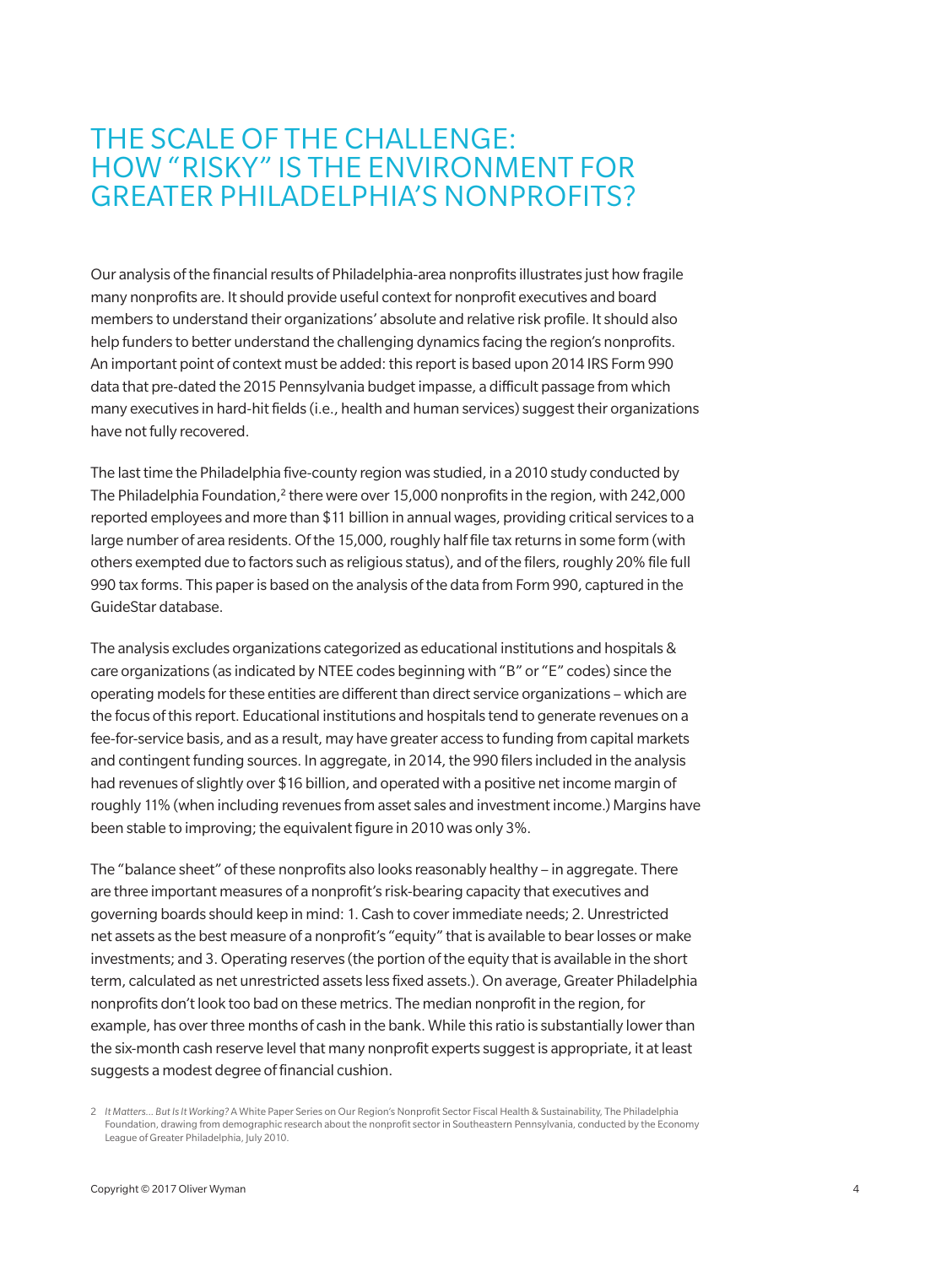In aggregate and on average, then, the picture is relatively positive. However, the health – and riskiness – of the region's nonprofits are of greater concern when viewed at the individual organizational level. The very different circumstances facing individual organizations (and within different fields) become much clearer when the industry-level data are disaggregated.

- Roughly 7% of the region's nonprofits are technically insolvent (i.e., their liabilities exceed their assets), and in fields such as health and human services, the insolvency rate is almost double the overall average. Many of these organizations are limping from payroll to payroll with less than a month of cash, effectively borrowing from vendors (by delaying payment) and/or dipping into restricted funds. These organizations have no capital for investment and no ability to consider a thoughtful wind-down given the lack of resources to fund the associated one-time costs.
- Many organizations have virtually no margin for error While the nonprofit community as a whole has slightly more than three months of cash in the bank, roughly a quarter of nonprofits have a month or less of cash. And even this actually overstates the real cushion for weaker organizations, since much of the available cash is restricted to certain purposes. At best, fewer than 40% of organizations appear to be financially strong, with more than six months of cash or operating reserves.
- As noted previously, while the total nonprofit community earned an average net income margin of 11%, the median nonprofit had a margin of only 2.8%*.* And over 40% of nonprofits actually had a zero or negative operating margin – in other words, almost half of area nonprofits are running at a loss or at least producing no surplus.
- Most nonprofits are small but the large ones provide the vast majority of services: 69% have operating budgets less than \$1 million; 19% are between \$1 and \$5 million; and 4% are between \$5 million and \$10 million. Only 8% have budgets of \$10 million or above. There are fewer than 50 organizations of more than \$50 million in the five counties.

However, the smallest 50% of the organizations contributed less than 5% of total service provision while the largest 10% provided almost 85%. And while there is some evidence of economies of scale operating in larger nonprofits (for example, they tend to have slightly lower overhead expenses, expressed as a percentage of revenue), 20% to 30% of the largest organizations still have negative margins and very limited cash and operating reserve cushions. While these large organizations are, on average, less likely to encounter distress than are small organizations, there are still many large organizations in very precarious positions – and the cost to society of distress at these large organizations, in terms of potential disruption to critical services, is substantial.

• Nonprofits differ greatly in their reliance on philanthropy. The median level of philanthropy is about 18% as a percentage of total revenue, but this figure varies greatly by field and size. The median health and human services nonprofit earns only 4.7% of revenue from philanthropy, compared with nearly 50% for the average environmental and arts, culture and humanities nonprofit. Similarly, the median "very small" (<\$1MM) organization receives 24% of revenue from philanthropy, the median very large nonprofit less than 1%. The largest organizations, delivering the most services, and particularly focused on health and human services, are least supported by philanthropy, and most supported by earned revenue associated with government contracts.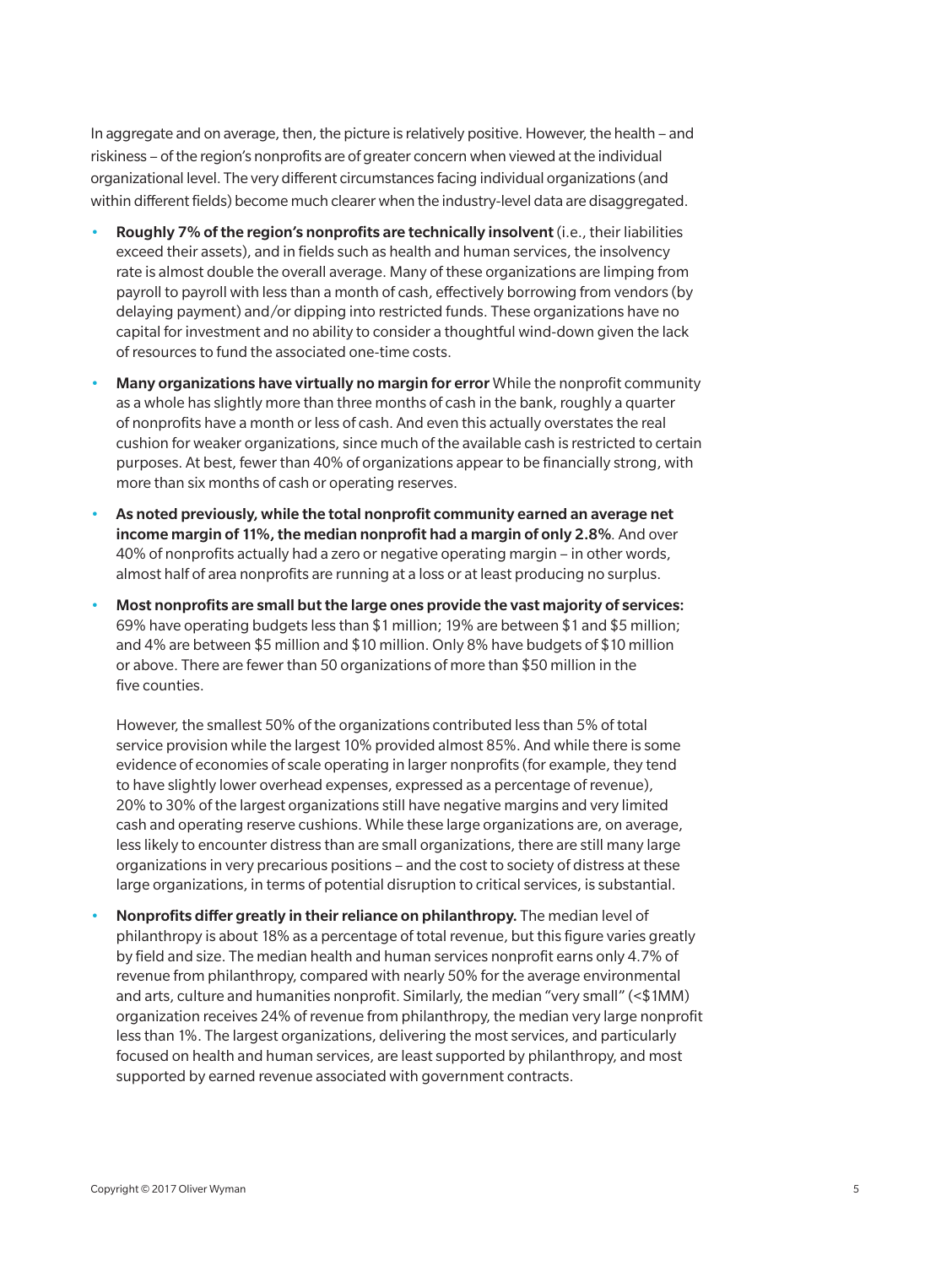- The sector is painfully exposed to even modest reductions in government funding. A 5% reduction in government funding (if evenly distributed across the sector) would result in nearly 20% of nonprofits that currently earn a surplus moving into deficit. For some of these institutions, the deficits would be modest relative to their available financial resources, but for the 20% of those worst-impacted by the reduction (i.e., roughly  $20\% \times 20\% = 4\%$  of current surplus-earning nonprofits) the deficits would lead to insolvency in 5 years.
- "Overhead" *and administrative expense performance also vary widely across different nonprofits.* Overhead, typically defined as the sum of all administrative and fundraising (i.e., non-program related) expenses, is a difficult issue for nonprofits. Many funders want to see their dollars directly support program expenses, rather than overhead; at the same time, nonprofits have a legitimate need to spend responsibly to create financial systems, IT infrastructure, HR capabilities, and other "administrative" capabilities necessary to support the organization over time. The data suggests that the median Greater Philadelphia nonprofit allocates about 11% of its expenses to administration.

This figure is comparable to what we have observed in other geographies, and has been stable over the last five years. As with other metrics, though, the median does not show that there is considerable variation across institutions. The 30th percentile spends only 5.9% on administrative expense, and the 70th percentile spends 18%. More remarkably, the bottom 10% of nonprofits claim to spend nothing on administration (which is likely an illustration of something we all know to be true – 990 data isn't perfect!), while the top 10% allocate 36% of expenses to admin. There is no "right" answer for what overhead spending should be, but new research advocates adopting benchmarking by sector to guide overhead management (for additional discussion on this topic, please see Bridgespan's 2016 report, "Pay-What-It-Takes Philanthropy").3 Nonprofit executives and governing boards should be aware of how their organization's expenses compare to peers, and prepared to argue why their specific level of spending is neither so low as to starve the organization of needed administrative support, nor so high as to represent inefficiency or waste.

- Sub-fields exhibit very different characteristics. In particular, as noted already, the health and human services field appears weaker than other nonprofits on almost every metric of financial health. To illustrate: the cash on hand ratio for the median Philadelphia-area nonprofit is over three months, at 3.4. The same ratio at the median Philadelphia-area health and human services nonprofit, meanwhile, is half that level, at 1.7. Again, these 2014 data precede the Pennsylvania budget impasse, which disproportionately affected nonprofits working in fields that are particularly dependent on government funding, like health and human services (although larger institutions such as hospitals may have greater access to credit lines, as well as more predictable fee-for-service revenue streams).
- Geographic differences don't seem to matter as much as we expected. Urban Philadelphia and the suburban and exurban areas of the surrounding four counties obviously have very different economic and demographic characteristics. The data on nonprofit health across the five counties, however, shows remarkably little variation. (We've also analyzed the differences among states nationally, and between major urban areas and the rest of the country, and – somewhat surprisingly – have observed relatively little variation in nonprofit health metrics across any of those boundaries.)

<sup>3</sup> Please see: https://ssir.org/up\_for\_debate/article/pay\_what\_it\_takes\_philanthropy; or https://ssir.org/images/articles/2009FA\_ feature\_Gregory\_Howard.pdf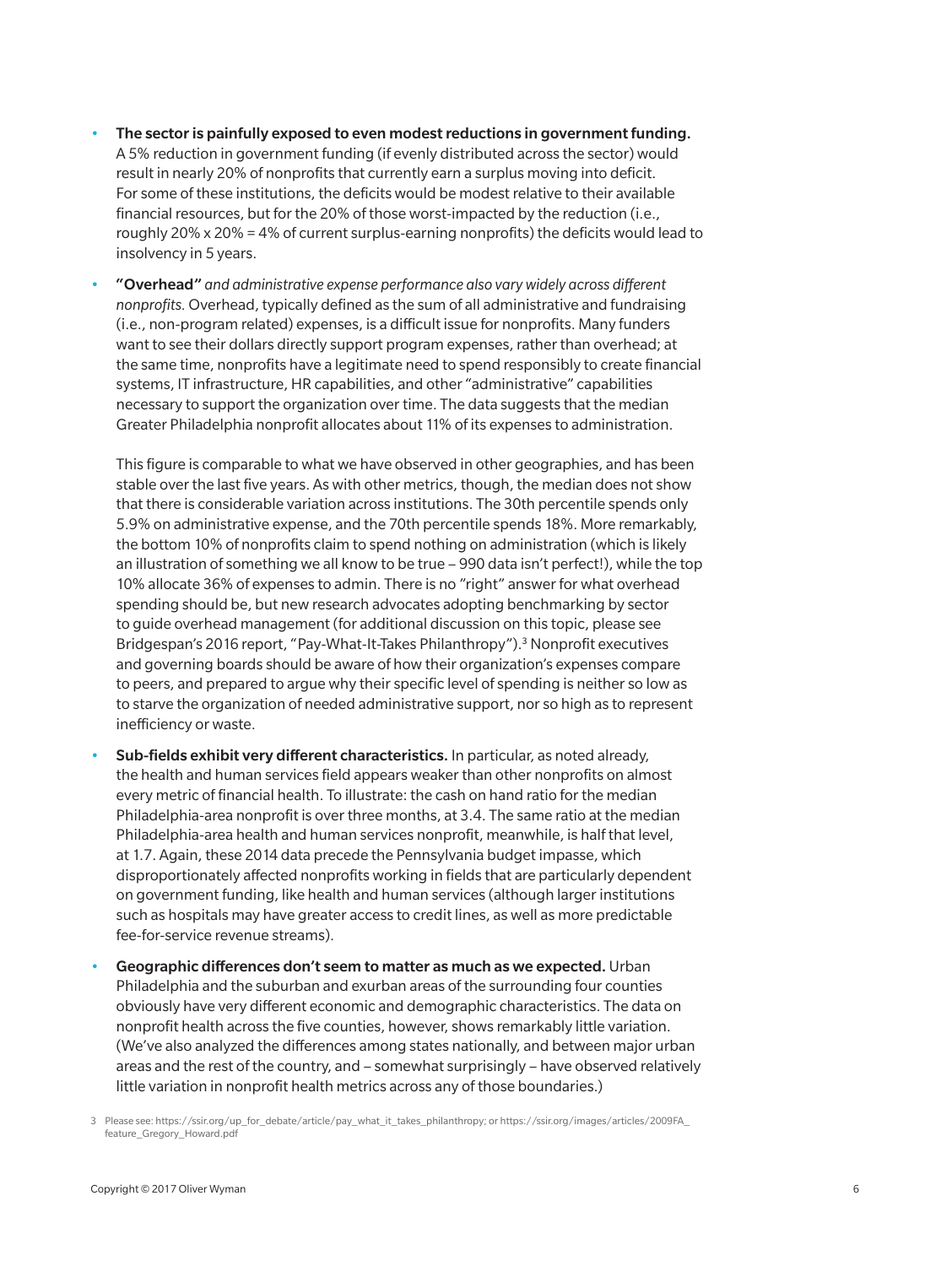We are not suggesting that nonprofit organizations should earn consistently large surpluses. After all, the organizations exist to pursue programs, not to build up internal resources. However, the profound under-capitalization and small scale of most organizations impedes necessary investments and makes prudent risk management all the more important. Yet, greater scale is not a panacea. For example, a large, well-run nonprofit organization with economies of scale might be able to earn a surplus of 1% on revenue in a typical year if it relies principally on government contracts. However, even after five years the resulting retained surplus would amount to less than three weeks of expenses. This is not enough to support appropriate investments in technology or infrastructure or to provide a cushion against unforeseen risks. Larger nonprofits typically have a lower proportion of revenue coming from private philanthropy. They are therefore more reliant on government contracts. Beyond a certain tipping point, even the most efficient organizations will not necessarily have sufficient private funds to offset the deficit from their government funding.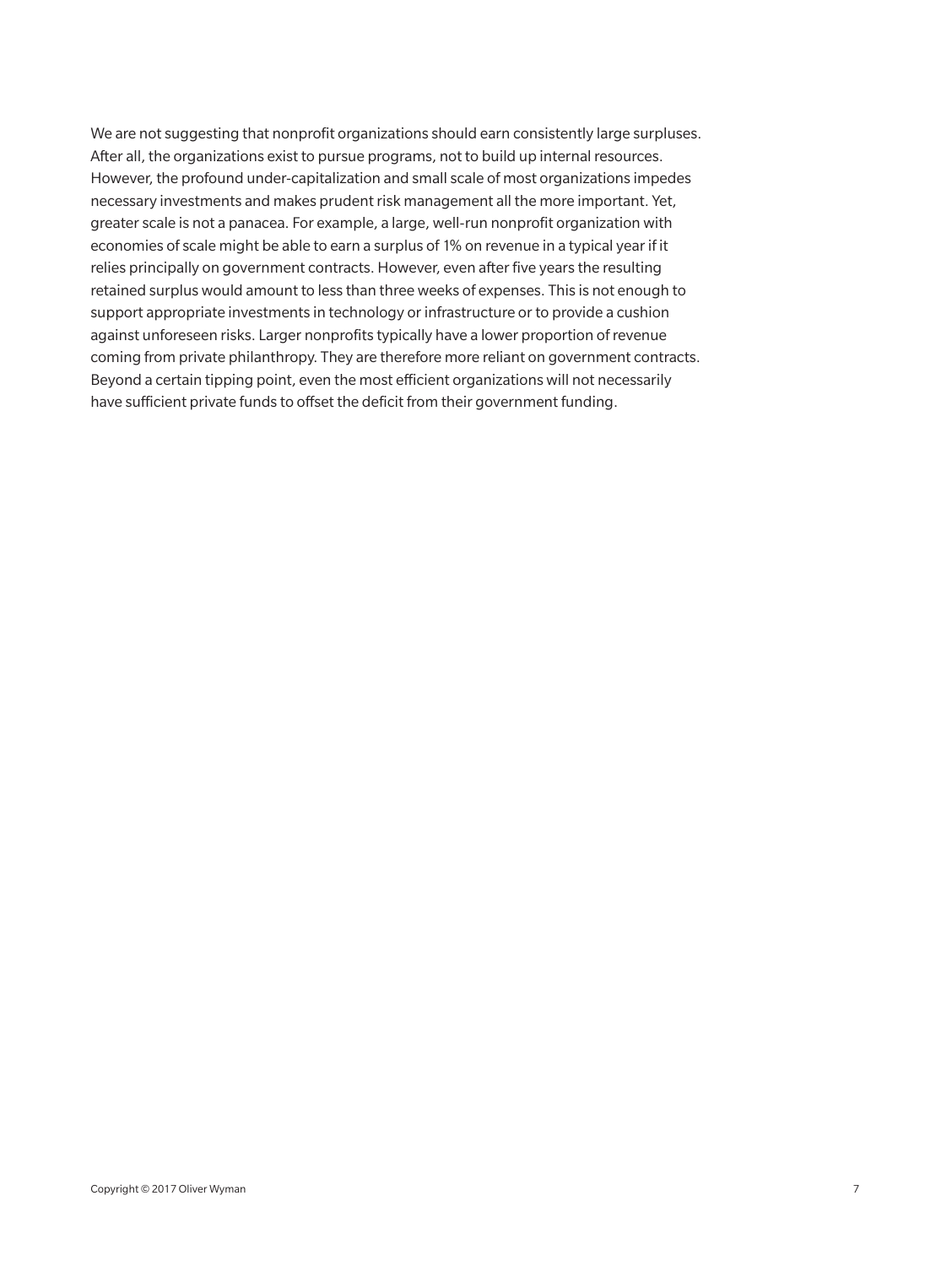### THE TRACK RECORD: HOW NONPROFITS HAVE DEALT WITH RISK

The sector's overall fragility means that many nonprofits will experience financial distress. In a 2016 study of nonprofits in New York City, SeaChange and Oliver Wyman interviewed executive directors, board members, and funders of nonprofits that had struggled. Some went bankrupt. Others were rescued at the 11th hour by other organizations. Others "saw the writing on the wall" early enough to enter into an orderly merger or dissolution. Across the discussions, several themes emerged, as did some "worst practices", themes that will likely resonate for nonprofit executives and funders in the Greater Philadelphia region. Among the factors reported by these distressed organizations (not universally, but frequently):

- 1. The organizations were fragile to begin with. Before the crisis hit they had limited resources and several years of deficits that had eroded whatever resources had once been in place.
- 2. The organizations had a longstanding challenge in recruiting and retaining a strong chief financial officer.
- 3. The crisis was precipitated by an event: the departure of the executive director; the non-renewal of an important funder; a change in government priorities or in the nature of government funding; a very meaningful (25-50%+) increase in scale; a real estate project that was large compared to the operating budget; or the emergence of a contingent liability (e.g., a Medicaid audit).
- 4. The organizations failed to do explicit scenario planning despite facing inherently uncertain situations. They did not pay enough attention to contingencies and milestones. Organizations were surprised by crises that could have been foreseen.
- 5. Trustees were not made fully aware of important long-term trends in financial performance or the operating environment. Important trends were masked by an exclusive focus on annual budgets, and year-to-date and year-over-year "rearview mirror" comparisons.
- 6. Trustees did not get timely, actionable information at the appropriate level of detail (i.e., by contract, program, or project) before or during the early stages of the crisis.
- 7. Trustees took too long to realize that there was a problem and then delayed taking action even after they had decided it was necessary. Executive directors and trustees suffered from magical thinking, particularly with respect to fundraising.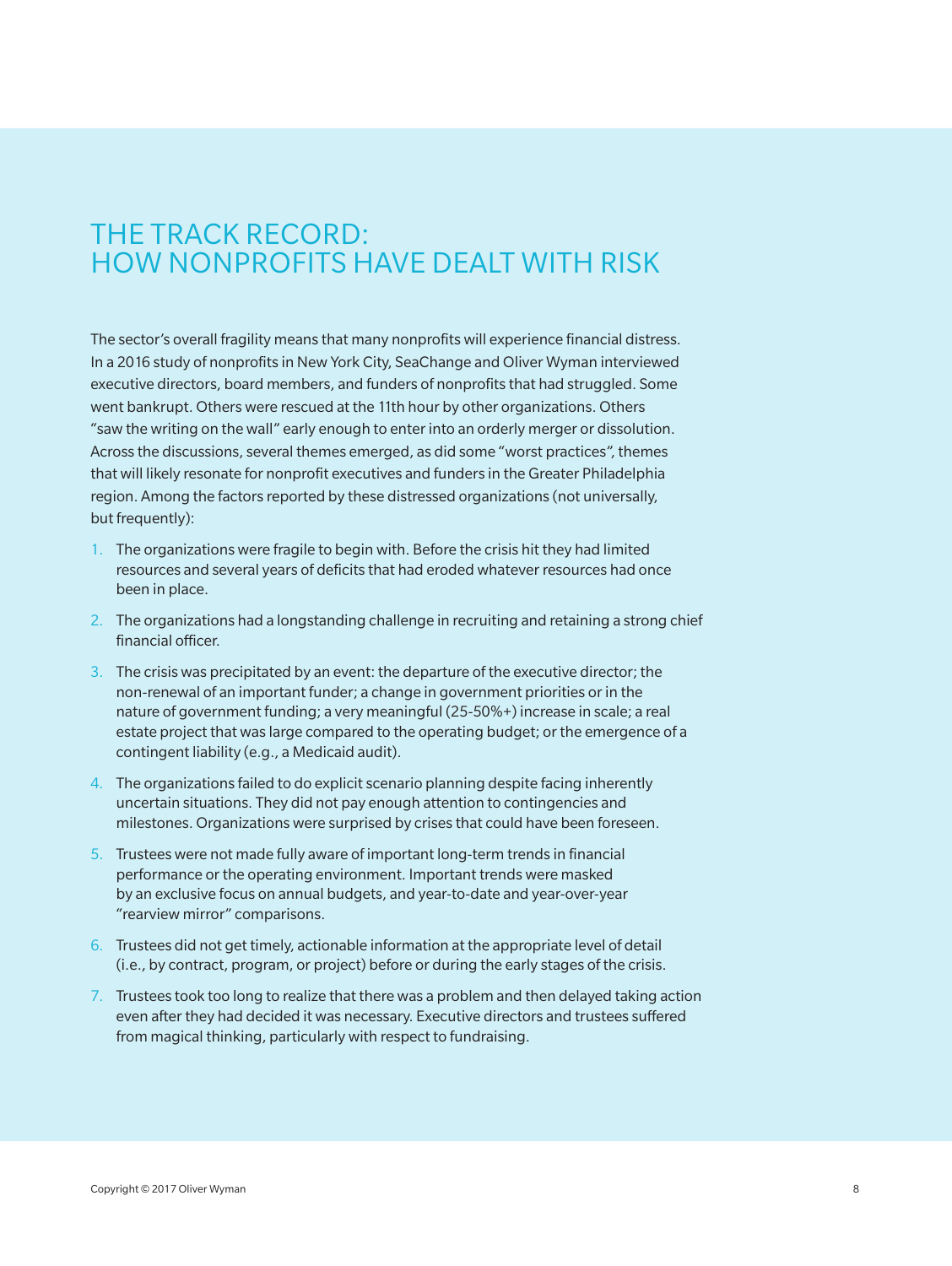# THE CONTEXT: STRUCTURAL CHALLENGES

In order to manage financial risk, nonprofit executives and governing boards should be fully aware of the dynamics that make nonprofits particularly vulnerable to economic challenges, differentiating factors that for-profit executives do not always appreciate before they join a nonprofit board. These include, but are not limited to:

- Tackling the hardest problems: Many nonprofits address economically intractable and politically unappealing problems that are labor intensive and inherently inefficient. Board members may be faced with systemic conditions that can be far more difficult to address than any they have seen before.
- **Cost-minus funding:** Most nonprofit funding, especially in health and human services, comes in the form of government contracts or restricted grants that virtually guarantee a deficit. Government contracts also create working capital depletion because funding arrives after expenses are paid. These funds are also subject to unpredictable delays in payment.<sup>4</sup>
- Inflexible funding: In the nonprofit world, a dollar isn't a dollar it's usually a dollar with lots of strings, costs and restrictions attached. Typically, a large portion, or all, of grants and contract revenues are required to be allocated to program expenses. This imposes a huge administrative burden on nonprofits, as every penny of program spending needs to be documented. It also leaves nonprofits scraping to pay for critical functions like IT, finance, and executive management that do not qualify as "program" expenses – but are in fact vital to the health and survival of the institution.
- **One-way bets:** Nonprofits face contingent liabilities that can swamp them financially. These include government claw-backs for disallowed expenses, after-the-fact audits, and unilateral retroactive rate reductions.
- **Zero-sum philanthropy:** The total supply of philanthropy is largely fixed.<sup>5</sup> Large organizations working in the most difficult issue areas will always be overwhelmingly reliant on government funding. Similarly, arts and culture organizations that are more reliant upon philanthropy, face great competitive challenges. And finally, while philanthropy may be flat – or even decline – when the economy is unpredictable, human need often rises, placing greater demand upon social service agencies.
- Cost disease: Nonprofits often provide face-to-face, labor-intensive services that do not become more efficient with technology – as a result, costs often rise faster than revenue. The real costs of these services has risen substantially over time and is likely to do so in the future.<sup>6</sup> There are few, if any, magic bullets in this arena.

<sup>4</sup> Advocates for the nonprofit sector are working to educate government about the risks these contracts impose on nonprofits and to advocate for changes. While trustees should hope that these efforts are successful, they cannot shirk their governance responsibility for risk management on the basis that "it's the government's fault."

<sup>5</sup> Philanthropy as a percentage of GDP has moved within a very tight band for at least the last 45 years (see https://philanthropy.com/ article/The-Stubborn-2-Giving-Rate/154691), and philanthropy per nonprofit has actually fallen, as the number of nonprofits has grown faster than GDP and the population. Nevertheless, many nonprofits underinvest in development or have boards that do not recognize the vital role they must play in raising unrestricted funds.

<sup>6</sup> See http://www.amazon.com/The-Cost-Disease-Computers-Cheaper/dp/0300179286 for a fuller explanation of this phenomenon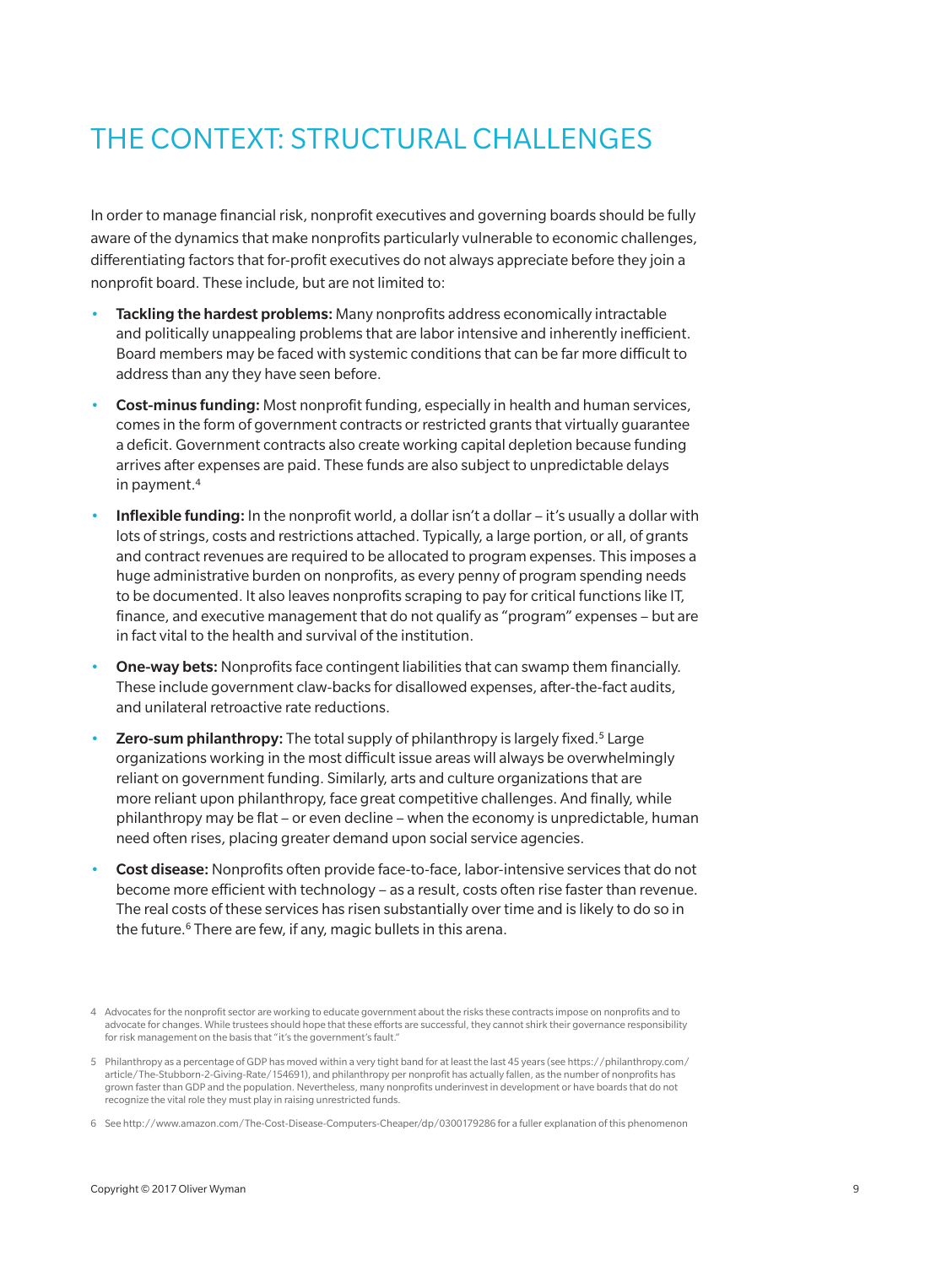- Recruiting and retention: Nonprofits face structural challenges in recruiting and retaining high-quality staff in technical skill areas such as finance, accounting, and technology. Factors driving this situation include the small size of many organizations, the challenge in providing career development, and competition from higher-paying for-profits.
- Gales of creative destruction: Nonprofits operate in a dynamic environment. Challenges include demographics, funding fashions, political priorities, real estate costs, and low working capital. The weak financial position of many nonprofits can make it difficult to anticipate and respond to these and other challenges.

It is no surprise that many nonprofits are *always* living close to the edge. A common response to these challenges is to attempt to raise more unrestricted private philanthropic dollars. This solution won't work, at least not for the community as a whole. Experience shows that the amount of available private philanthropy is relatively fixed – it varies little year to year, and has demonstrated no ability to grow at a faster rate than GDP. While individual nonprofits may succeed in their mission of raising more, the sector in aggregate won't. And it is just as unlikely that public sources of support will increase any time soon. What does this mean for nonprofit leadership and governance, and what can be done to better anticipate and manage risks in this challenging environment?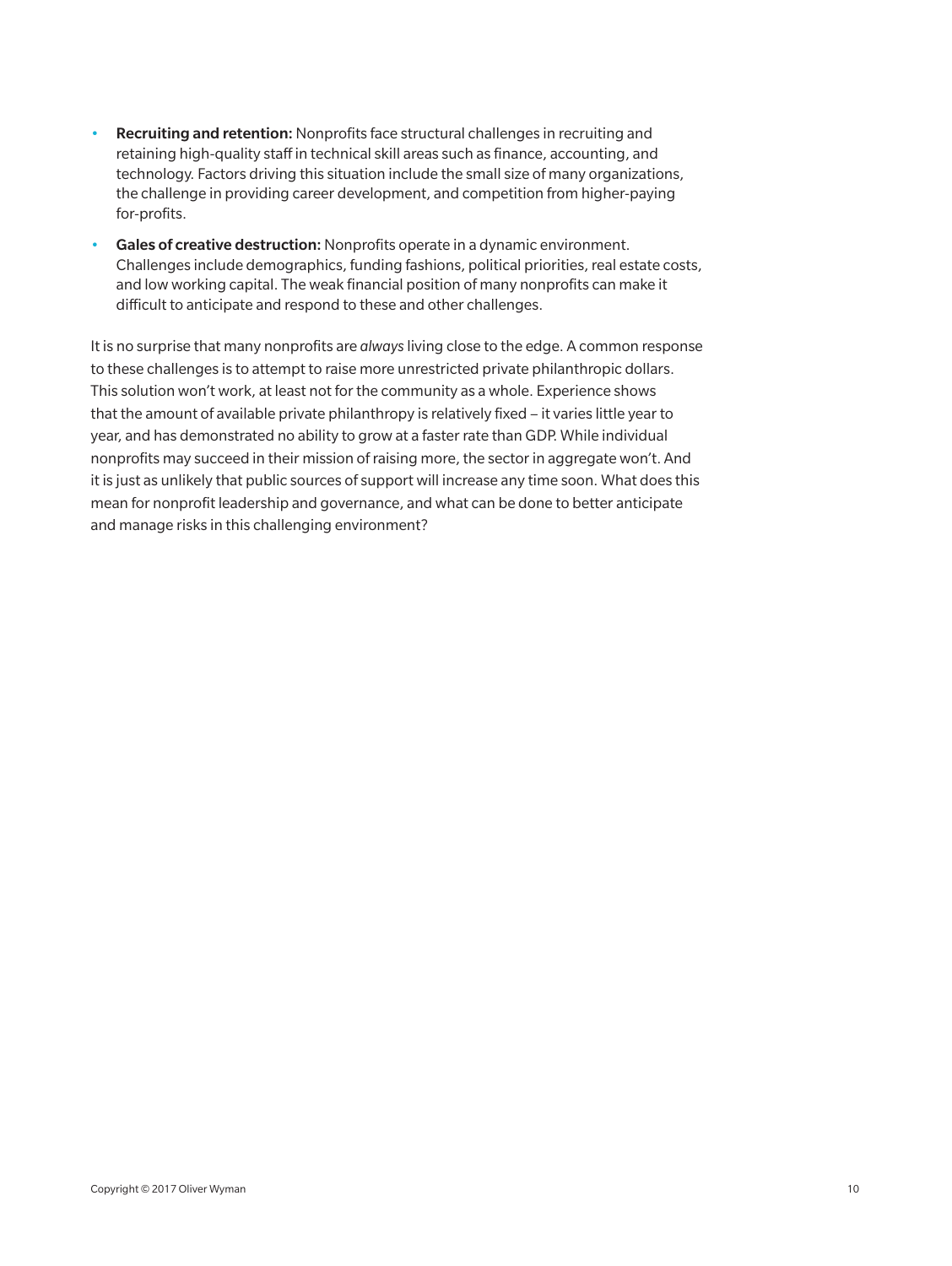### ONE PATH FORWARD: MORE ROBUST AND SYSTEMATIC RISK MANAGEMENT

Enterprise Risk Management in for-profit companies and our interviews with nonprofit executives suggest a set of best practices for nonprofit risk management. They are in use at several leading nonprofits, and each one can make a real difference to any organization that adopts it. These practices presume a level of staff and board oversight that may present a challenge, particularly to very small organizations. They are introduced here as best practices that can be adopted by nonprofits, because without increased fiscal rigor, many distressed nonprofits will be compromised in their ability to deliver upon their missions.

This material is presented with the hope that nonprofit executives and board members as well as funders can face into fiscal challenges proactively, and manage to them more aggressively. In cases where from a practical standpoint the practices cannot be fully implemented, executive directors and governing boards should apply the mindset behind the practice to the greatest extent possible. Development of these skills will be critical to the nonprofit sector's success. These risk management practices can serve as the basis for board and staff development among the region's nonprofits. Even if imperfectly adopted, the conscious act of engaging in these processes will obviate any organizational tendency toward 'head in the sand' leadership and governance practices.

#### PRACTICES OF AN ORGANIZATION WITH HEALTHY RISK MANAGEMENT

1. Governance and Accountability for Risk Management: Oversight for risk management is part of the board's legal duties of care, loyalty, and obedience. It should be an explicit responsibility of a board fiduciary committee such as the audit and/or finance committee,<sup>7</sup> with an appropriate dedication of time to the task. One leading organization reports that roughly 10% of total board discussion now revolves around risk; another told us that a recent Board meeting, scheduled for an hour and a half, had to be extended when the first hour was consumed by an unplanned risk discussion! The committee responsible for risk must have direct communication with the finance function and with staff who have time to ask "What if?" It should report to and elicit input from the full board. It should ensure that the board sets the right tone by communicating a commitment to risk management throughout the organization. This should be part of its strategy, culture, and pursuit of the mission.<sup>8</sup> Organizations can be well served by an explicit financial risk tolerance statement, a process that is similar and of parallel importance to the mission and vision statements. It needs to indicate the limits for risk-taking and their willingness to trade short-term program impact for longer-term sustainability. A thoughtful risk tolerance will reduce the likelihood that an organization is either cavalier about risk or paralyzed by excessive risk aversion. The exercise of articulating this statement is, in and of itself, a vital step toward practicing "eyes wide open" fiduciary and strategic governance.

<sup>7</sup> Some specialized risks – for example data/cybersecurity – might be located in other committees. Unlike financial institutions, even the largest nonprofits do not face the range of risks that would merit a dedicated "risk committee."

<sup>8</sup> For a discussion on the importance of "tone" and of risk management in the for-profit setting see http://www.wlrk.com/webdocs/ wlrknew/AttorneyPubs/WLRK.24301.15.pdf.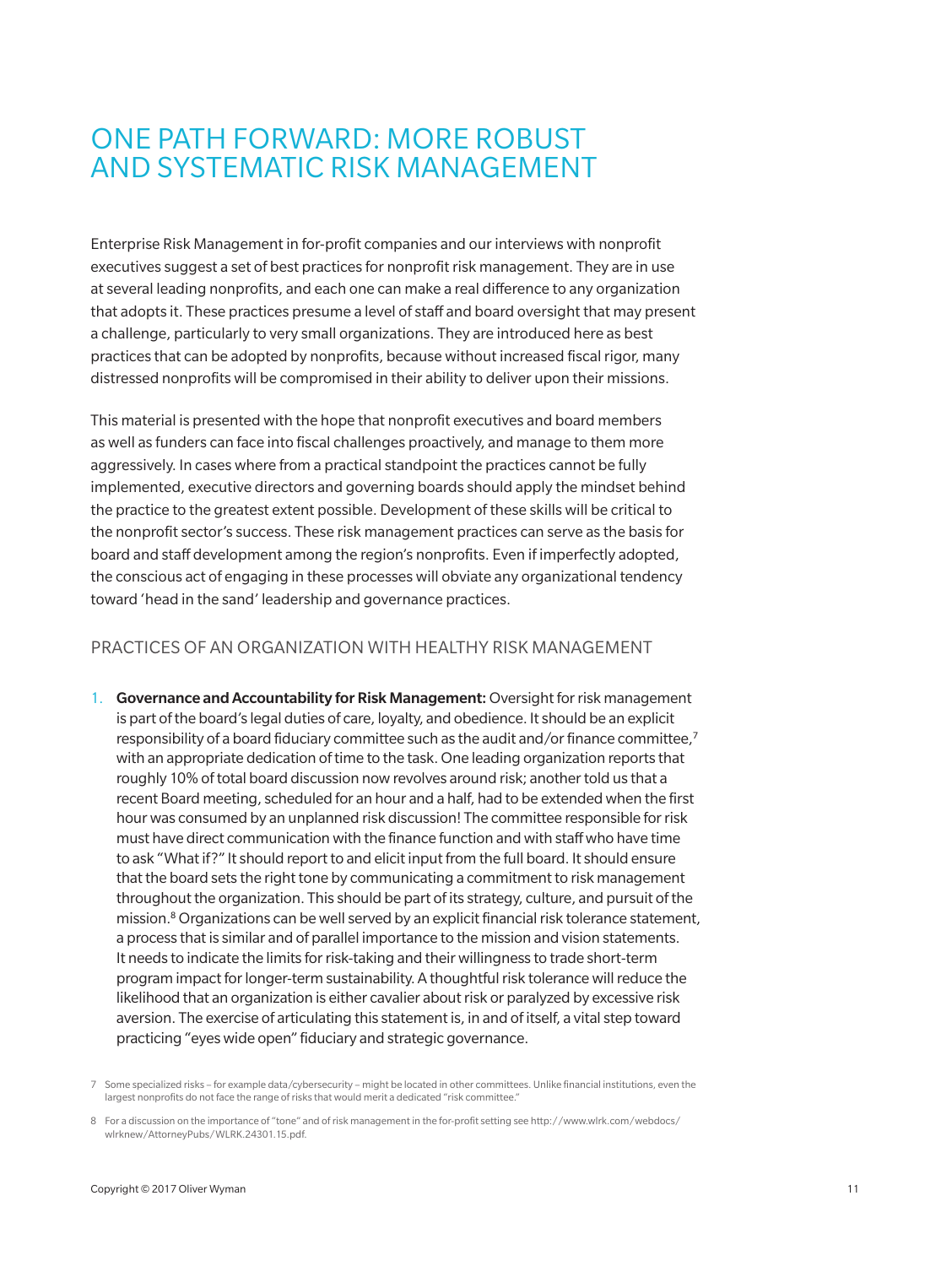- 2. Scenario Planning: Organizations should keep a running list of the major risks they face. For each, they should indicate its likelihood and the expected loss (probably in terms of unrestricted net assets) if it occurs. Then they should consider actions to reduce the likelihood of it occurring and mitigate the damage if it does. The list may include a wide range of a wide range of possible risks depending on the organization. Examples include lease renewal, cost overruns on a capital project, the non-renewal of an important funder, and leadership succession. (For further discussion of this topic, please see Stanford Graduate School of Business's study, "2015 Survey on Board of Directors of Nonprofit Organizations", which noted that "Two thirds (69 percent) [of nonprofits] do not have a succession plan in place for the current executive director or CEO. Three quarters (78 percent) could not immediately name a successor if the current executive director were to leave the organization tomorrow."<sup>9</sup>
- 3. Recovery and Program Continuity Planning: Organizations should have plans for how to maintain service in the event of a financial disaster. Large organizations should also consider developing "resolution plans" or "living wills" to expedite program transfer. (These concepts were developed in the banking industry, where regulators determined that having an institution fail abruptly would cause too much disruption for its customers and for the broader financial system, and hence required that each major institution determine in advance a plan for an orderly unwind and shut down or sale of their operations.) These living wills should be discussed in advance during stable times with government agencies and partners so everyone is prepared to act in a crisis.
- 4. Environmental Scan/Competitive Landscape Assessment: On an annual basis, organizations should brief governing boards about longer-term trends in the operating environment. They should consider the potential benefits of exploring various forms of organizational redesign in response, such as collaborations, mergers, acquisitions, joint ventures, partnerships, outsourcing, managed dissolutions, and divestments. This should become a routine strategic consideration for nonprofit boards.
- 5. Benchmarking and Self-rating: Organizations should compare their financial performance to peers on an annual basis using IRS 990 data (or another source of systemic nonprofit financial information). They should also ask umbrella groups to collect more detailed and timely information from the peer group. Another option is to use a self-rating tool to combine financial measures into an overall indicator of organizational health. Funders can play a role in supporting and routinizing the practice of benchmarking by field of practice.
- 6. Financial Stability Targets: Organizations should have targets for operating results. An example might be not having two consecutive years of deficits. They should also have targets for cash, unrestricted net assets, operating reserves, and access to credit. Board members should develop contingency plans for when minimum targets are not met. Since earning the requisite capitalization is so difficult, organizations should think creatively about how to build the necessary reserves. Ideas might include onetime capital campaigns and pledged funds from board members for use in a crisis. Organizations should put in place monitoring and governance processes to ensure that reserves are not used to fund operating deficits.

9 2015 Stanford Graduate School of Business study, 2015 Survey on Board of Directors of Nonprofit Organizations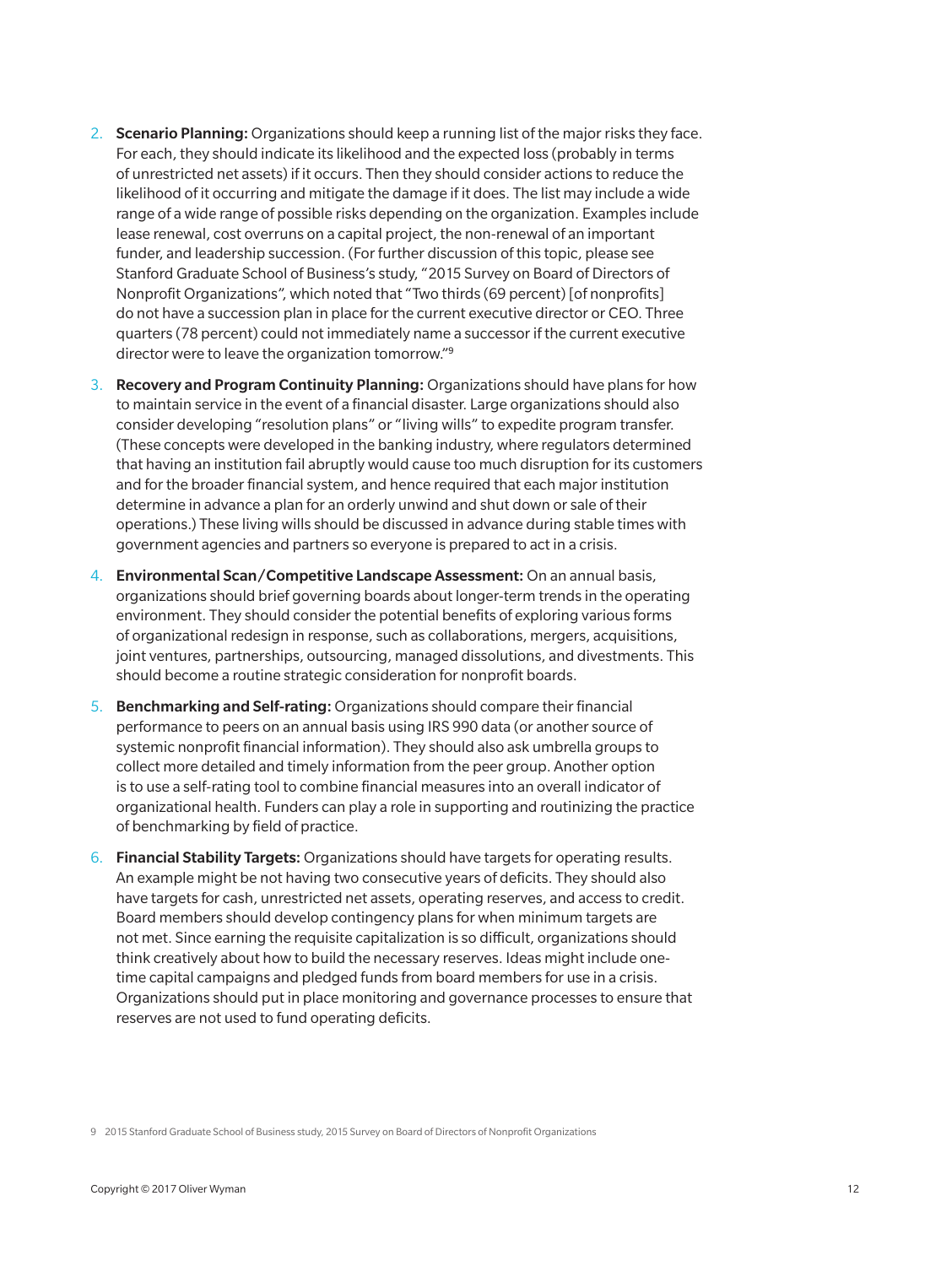- 7. Reporting and Disclosure: Larger organizations (i.e., those with budgets  $> $10$  million) should summarize their financial and programmatic results in a short plain-English version of the management discussion and analysis section of the SEC's Form 10-K. This report should also cover their opportunities and risks in the context of internal and external conditions. Creating this type of report would give a sense of urgency to the underlying processes. It could also help reassure stakeholders such as board members, banks, and regulators that the organization is doing all it can to ensure long-run sustainability.
- 8. Board Composition, Qualifications, and Engagement: Risk management requires a functioning partnership between capable management and a strong board that includes a critical mass of experienced, educated and engaged individuals. Organizations serious about risk management must redouble their effort to recruit board members with a wide range of experience and a diversity of thought processes and backgrounds. They need to empower high-functioning committees. They also need to ensure ongoing education for both new and existing board members. Board members cannot participate in meaningful risk management unless they consider the organization's financial fundamentals and drivers, such as critical contracts and their allowed and disallowed cost structures. They also must know the distinction between direct/indirect and allowed/disallowed costs. Many organizations, particularly large, complex ones, would benefit from having an experienced nonprofit executive on their board with firsthand experience of the programs and the associated funding streams.

While it is understood that few smaller nonprofits will be able to implement all of these practices, all will benefit from spending more time anticipating and preparing for risks, based upon the guidance provided here.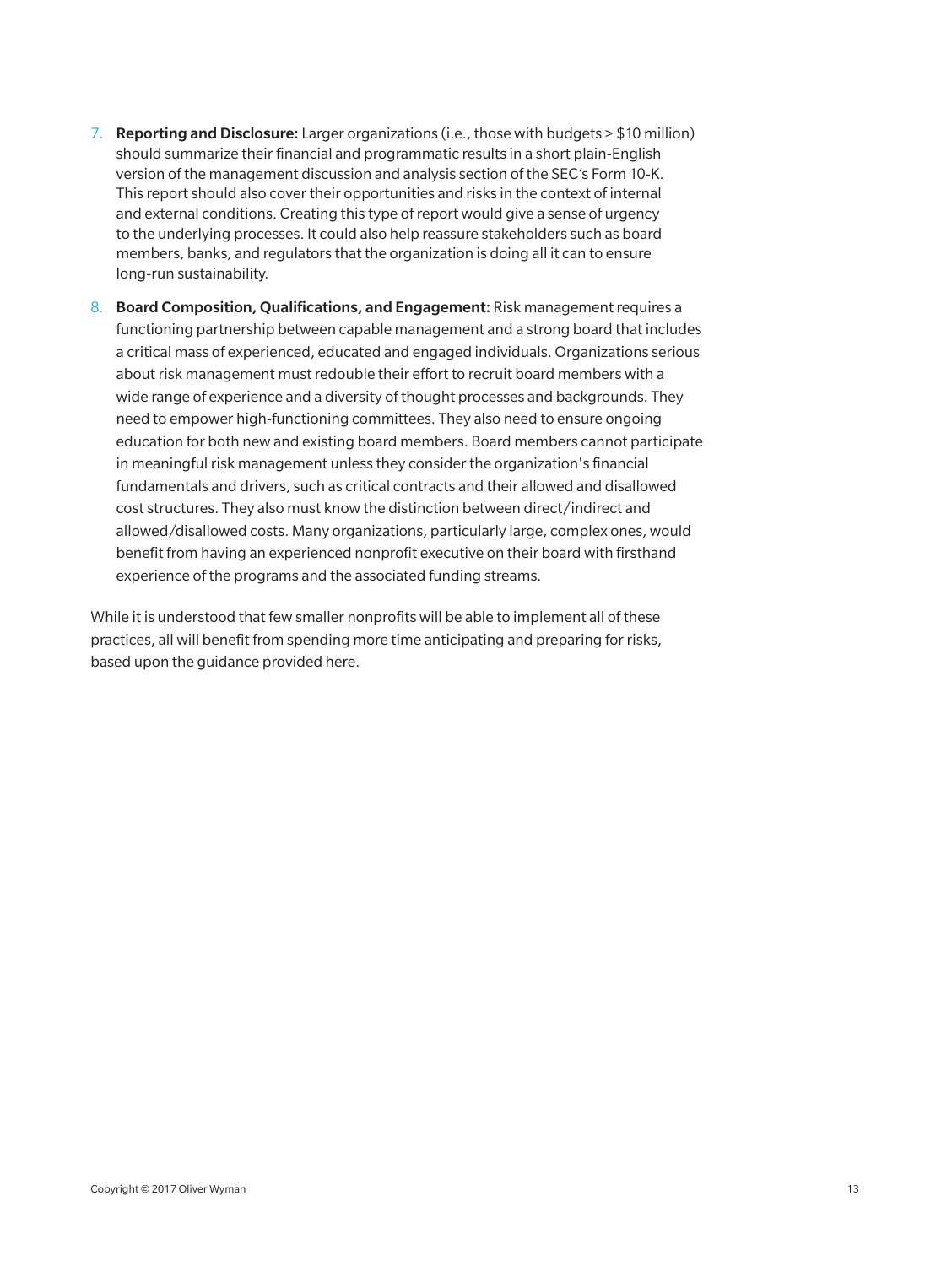# A CALL TO ACTION

What to do? For every group of constituents, there are a few hard but simple actions to consider.

- 1. Look at these regional data with your own organization in mind. Where does your organization fit among your peers? Awareness is the first step toward action.
- 2. Make every effort to adopt the risk management practices and develop the associated capabilities recommended in this report.
- 3. Be prepared to face into the reality that stronger risk management still does not guarantee survival. But knowledge is power. Knowledge may lead your organization to explore – in a timely and directive manner – consolidation, mergers and acquisitions, divestments, and orderly wind-downs as a normal part of a vibrant nonprofit sector, just as they are in the for-profit sector.

The alternative to these practices can be tragic, though, when distress causes an organization to lose the capacity to make wise choices. This can result in exposing vulnerable people to the risk of disrupted services or research. It can also mean that hardworking staff lose paychecks or pensions and that board members are exposed to personal liability for unpaid payroll taxes, etc. And in bankruptcy, everybody loses as scarce philanthropic assets are squandered on transaction costs. Similarly tragic are "zombie" nonprofits that are too weak to provide effective or efficient services and use whatever resources they can muster for organizational survival.<sup>10</sup>

Unfortunately, distressed or zombie nonprofits have few options for recovery. Unlike forprofits, they cannot attract funders with reduced price, seniority, or other advantageous terms. Nor are there any specialized nonprofit turnaround funders to evaluate and assume financial risks. In fact, most private funders run at the first sign of trouble, creating a nonprofit version of a run on the bank. A nonprofit's best hope, if trouble comes, is to hobble along. This can mean hollowing out the program, freezing salaries, reducing headcount, borrowing from vendors, using restricted cash for impermissible purposes, and begging existing supporters (including board members) for support. The potential for impact becomes almost nil.

When nonprofits encounter serious financial distress, therefore, board members and executive directors must have the will to act, and to act quickly – even if that means a substantial restructuring, wind-down, or merger of their programs. Both "triggers" – i.e., distress conditions that will trigger a strategic response – and specific contingency action plans should be defined and committed to in advance.

10 Since creditors cannot put a nonprofit into involuntary bankruptcy and many nonprofits are too small for creditors to bother with, the zombie state can continue for a protracted period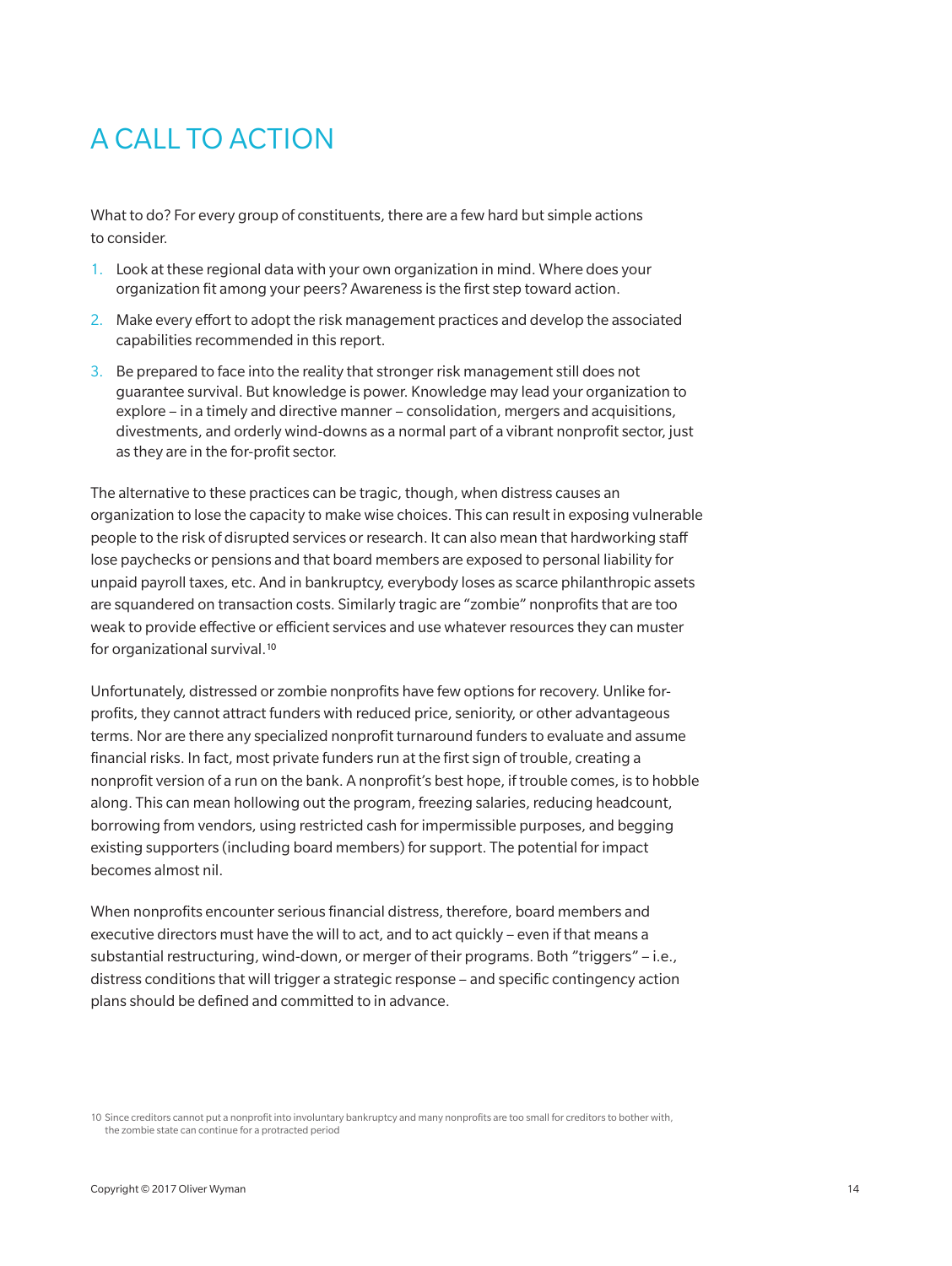For funders, the call to action is simpler. Nonprofits simply cannot build necessary reserves when substantially all revenue comes in the form of restrictive grant and cost-minus contracts. Funders must begin to explore more sustainable funding models – more flexible and less restrictive terms, provision of general operating support to vital nonprofit partners, addition of specific overhead funding vehicles, or creation of "rescue" funds to shore up distressed nonprofits. Without these steps, too much vital capacity is likely to fail out of the system in the coming years, with too much adverse impact on the collective good of society.

Funders – both public and private – can also play a vital role in encouraging nonprofits to consider the three action steps outlined in this section. Funders have more power to normalize these strategic practices than is sometimes recognized. The questions funders ask in proposal reviews, the follow-up questions they ask on site visits and grantee reporting, the ancillary technical assistance they provide to the nonprofit community, and the sometimes difficult and direct conversations they can have with their grantee partners are all inestimably powerful tools for strengthening nonprofit risk management in an otherwise very uncertain climate.

#### Philadelpia Area Nonprofits Financial Health at a Glance

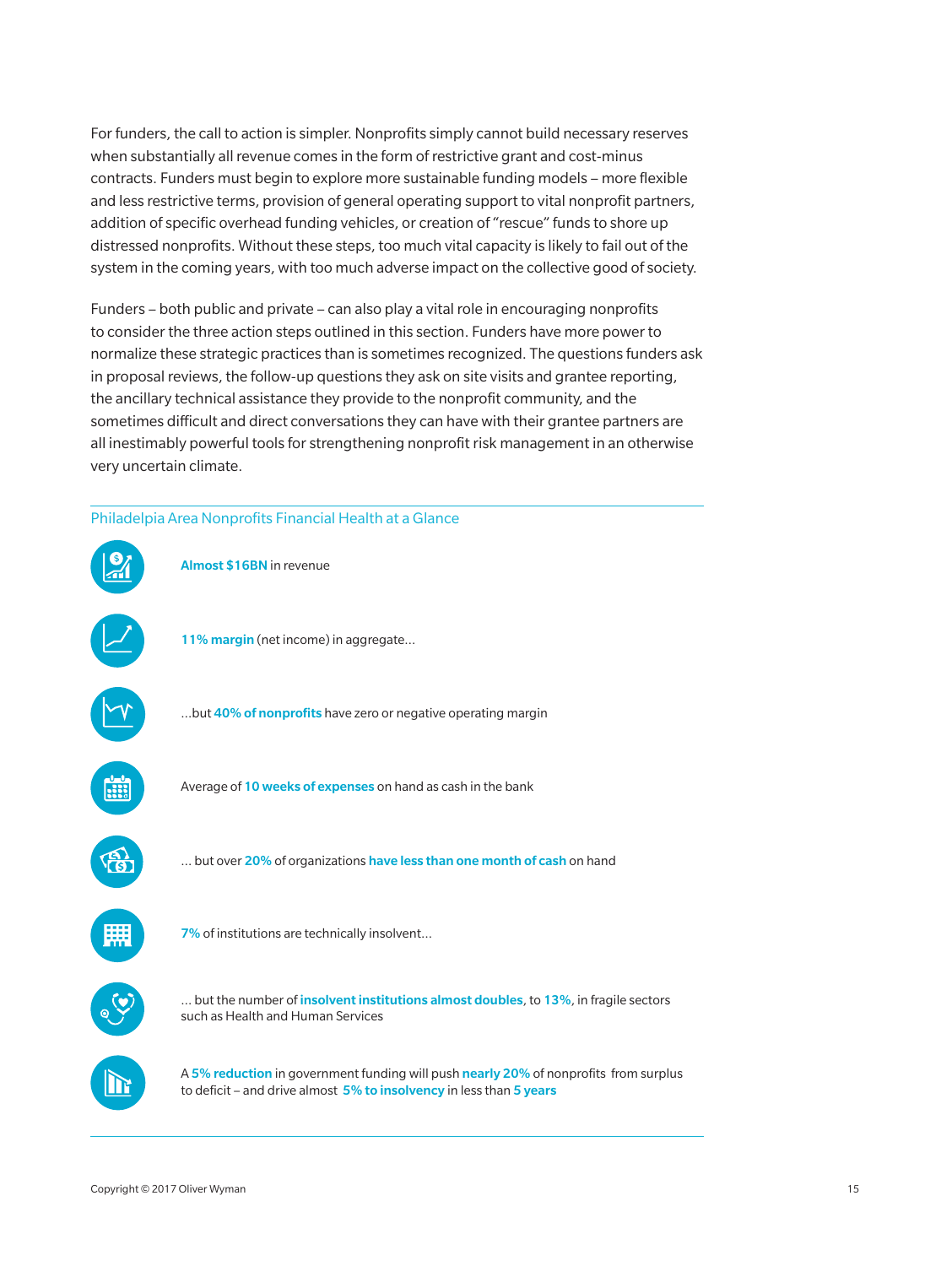# APPENDIX: PHILADELPHIA-AREA NONPROFITS

#### Exhibit 1: Aggregated Financial Information (in Millions)

| <b>INCOME STATEMENT</b>                              |               | 2010  |           | 2011  |           | 2012 |           | 2013       |           | 2014 |
|------------------------------------------------------|---------------|-------|-----------|-------|-----------|------|-----------|------------|-----------|------|
| Revenue, gains and other support                     |               |       |           |       |           |      |           |            |           |      |
| Program Revenues                                     | \$6,228       | 53%   | \$6,547   | 49%   | \$7,505   | 57%  | \$8,734   | 59%        | \$9,588   | 60%  |
| Contributions                                        | \$5,117       | 43%   | \$5,813   | 44%   | \$4,906   | 37%  | \$5,182   | 35%        | \$5,458   | 34%  |
| Investments, rental,<br>special events and other     | \$352         | 3%    | \$385     | 3%    | \$385     | 3%   | \$447     | 3%         | \$503     | 3%   |
| Net gain (loss) from asset sales                     | \$149         | $1\%$ | \$593     | 4%    | \$291     | 2%   | \$370     | 3%         | \$488     | 3%   |
| <b>Total Revenues, Gains</b><br>and Other Support    | \$11,846      | 100%  | \$13,338  | 100%  | \$15,647  | 100% | \$14,733  | 100%       | \$16,037  | 100% |
| <b>Expenses</b>                                      |               |       |           |       |           |      |           |            |           |      |
| Program                                              | \$10,074      | 88%   | \$10,599  | 88%   | \$10,684  | 88%  | \$11,526  | 88%        | \$12,687  | 88%  |
| Total supporting services                            | \$1,411       | 12%   | \$1,484   | 12%   | \$1,451   | 12%  | \$1,542   | 12%        | \$1,665   | 12%  |
| Management and general                               | \$1,256       | 11%   | \$1,330   | 11%   | \$1,285   | 11%  | \$1,374   | 11%        | \$1,490   | 10%  |
| Fundraising                                          | \$155         | 1%    | \$154     | $1\%$ | \$167     | 1%   | \$168     | 1%         | \$176     | 1%   |
| <b>Total expenses</b>                                | \$11,485 100% |       | \$12,083  | 100%  | \$12,135  | 100% | \$13,068  | 100%       | \$14,352  | 100% |
| <b>Net Income</b>                                    | \$361         | 3%    | \$1,255   | 9%    | \$952     | 7%   | \$1,666   | <b>11%</b> | \$1,685   | 11%  |
| <b>Program Economics</b>                             |               |       |           |       |           |      |           |            |           |      |
| Program expenses Less:<br>Program revenues and fees  | \$10,074      |       | \$10,559  |       | \$10,684  |      | \$11,526  |            | \$12,687  |      |
| for service                                          | \$(6,228)     |       | \$(6,547) |       | \$(7,505) |      | \$(8,734) |            | \$(9,588) |      |
| Program-level<br>philanthropy need                   | \$3,846       |       | \$4,052   |       | \$3,179   |      | \$2.792   |            | \$3,098   |      |
| Add: Management<br>and general expenses              | \$1,411       |       | \$1,484   |       | \$1,451   |      | \$1,542   |            | \$1,665   |      |
| Pre-philanthropy deficit<br>Add: Net philanthropy    | \$(5,258)     |       | \$(5,536) |       | \$(4,630) |      | \$(4,334) |            | \$(4,764) |      |
|                                                      | \$5,117       |       | \$5,813   |       | \$4,906   |      | \$5,182   |            | \$5,458   |      |
| Operating surplus / (deficit)<br>Add: Gain/(loss) on | $-$141$       |       | \$277     |       | \$276     |      | \$848     |            | \$694     |      |
| investments and asset sales                          | \$502         |       | \$978     |       | \$676     |      | \$817     |            | \$991     |      |
| <b>Net income</b>                                    | \$361         | 3%    | \$1,255   | 9%    | \$952     | 7%   | \$1,666   | 11%        | \$1,685   | 11%  |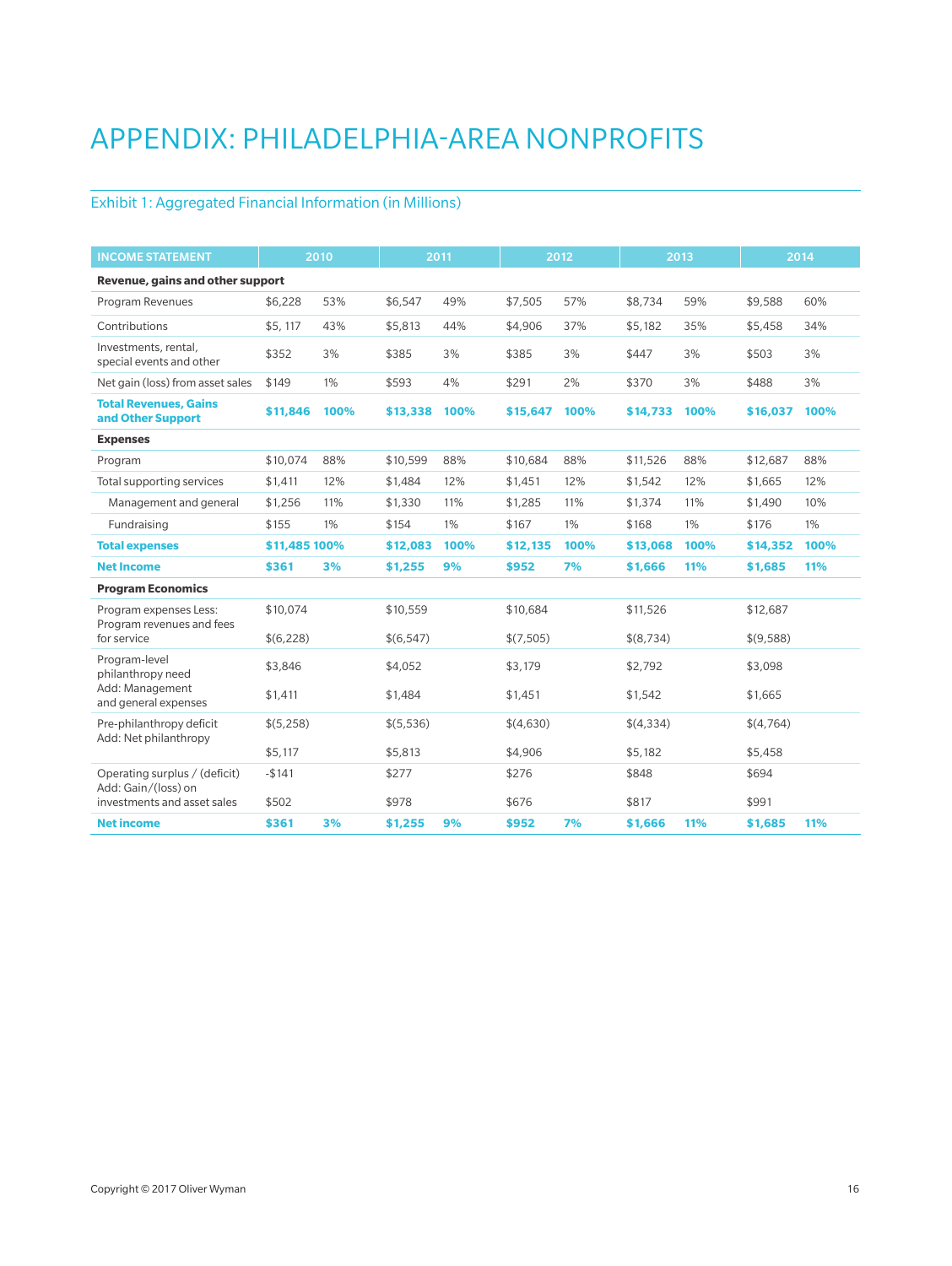| <b>BALANCE SHEET</b>                       | 2010     | 2011     | 2012     | 2013     | 2014     |
|--------------------------------------------|----------|----------|----------|----------|----------|
| <b>Assets (Selected)</b>                   |          |          |          |          |          |
| Cash and savings                           | \$2,582  | \$2,726  | \$2,576  | \$2,837  | \$3,189  |
| Pledges, grants and other rec              | \$1,799  | \$1,575  | \$9,086  | \$9,074  | \$8,814  |
| Accounts rec                               | \$1,097  | \$1,176  | \$1,205  | \$1,390  | \$1,375  |
| Securities and investment                  | \$13,050 | \$14,927 | \$15,929 | \$18,653 | \$20,923 |
| Intangibles and other                      | \$1,736  | \$2,858  | \$1,734  | \$2,028  | \$2,106  |
| Fixed asset                                | \$7,752  | \$14,203 | \$7,765  | \$8,396  | \$8,675  |
| <b>Total assets</b>                        | \$27,142 | \$29,999 | \$38,294 | \$42,377 | \$45,081 |
| <b>Liabilities (Selected)</b>              |          |          |          |          |          |
| Accounts payable                           | \$2,736  | \$2,880  | \$2,903  | \$3,190  | \$3,463  |
| Tax exempt bond                            | \$1,957  | \$2,098  | \$1,891  | \$2,374  | \$2,452  |
| Secured mortgage<br>and notes payable      | \$1,549  | \$1,698  | \$1,681  | \$1,820  | \$1,766  |
| Other liabilities                          | \$4.314  | \$4,203  | \$11,672 | \$12,056 | \$11,573 |
| <b>Total liabilities</b>                   | \$10,556 | \$10,878 | \$18,147 | \$19,440 | \$19,254 |
| <b>Net assets (Selected)</b>               |          |          |          |          |          |
| Temporarily<br>restricted net assets       | \$1,487  | \$1,676  | \$1,639  | \$1,658  | \$1,845  |
| Permanently restricted<br>net assets       | \$1,636  | \$1,757  | \$1,785  | \$1,901  | \$2,116  |
| Un-allocated net assets                    | \$4,538  | \$5,126  | \$5,146  | \$5,429  | \$8,680  |
| <b>Net assets</b>                          | \$16,585 | \$19,121 | \$20,147 | \$22,937 | \$25,827 |
| <b>Total liabilities</b><br>and net assets | \$27,142 | \$29,999 | \$38,294 | \$42,377 | \$45,081 |

| <b>RATIOS (MONTHS)</b>  | 2010  | 2011  | 2012  | 2013  | 2014  |
|-------------------------|-------|-------|-------|-------|-------|
| Receivables             | 1.15  | 1.17  | 1.19  | 1.38  | 1.15  |
| Payables                | 2.86  | 2.86  | 2.87  | 2.93  | 2.90  |
| Cash                    | 2.70  | 2.71  | 2.55  | 2.60  | 2.67  |
| Unrestricted net assets | 10.81 | 12.11 | 13.24 | 14.66 | 15.48 |
| Operating reserves      | 3.72  | 3.99  | 4.15  | 3.86  | 3.73  |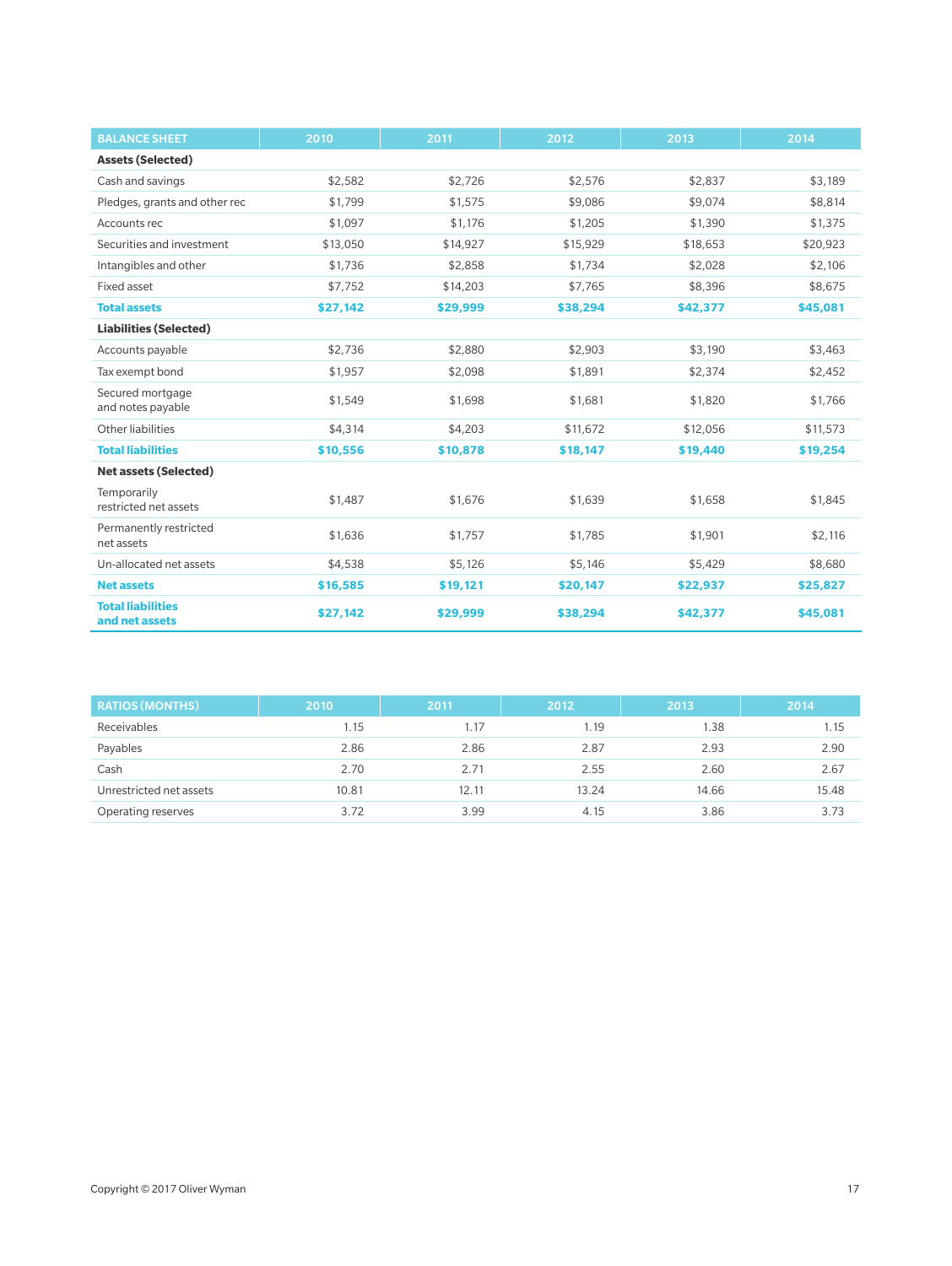#### Exhibit 2: Insolvency indicators

| <b>INSOLVENCY (LIABILITIES ARE GREATER THAN ASSETS)</b>                      |      |      |                |      |      |
|------------------------------------------------------------------------------|------|------|----------------|------|------|
| Percentage of nonprofits that are insolvent by major industry group and year | 2010 | 2011 | 2012           | 2013 | 2014 |
| Arts, Culture and Humanities                                                 | 6%   | 4%   | 5%             | 4%   | 5%   |
| <b>Community Capacity</b>                                                    | 4%   | 4%   | 4%             | 4%   | 5%   |
| Environment and Animal-Related                                               | 3%   | 4%   | 1%             | 4%   | 2%   |
| <b>Health and Human Services</b>                                             | 12%  | 12%  | 12%            | 13%  | 13%  |
| Other                                                                        | 9%   | 7%   | 7%             | 6%   | 5%   |
| Philanthropy                                                                 | 5%   | 6%   | $\overline{4}$ | 3%   | 3%   |
| <b>Religious Institutions</b>                                                | 12%  | 7%   | 6%             | 7%   | 5%   |
| Science, Technology and Social Sciences                                      | 7%   | 8%   | 8%             | 8%   | 9%   |
| Youth Development                                                            | 5%   | 6%   | 5%             | 5%   | 5%   |
| <b>Total</b>                                                                 | 9%   | 8%   | 7%             | 7%   | 7%   |
| Percentage of nonprofits that are insolvent by size and year                 | 2010 | 2011 | 2012           | 2013 | 2014 |
| Very Small (<\$1MM)                                                          | 7%   | 6%   | 6%             | 6%   | 6%   |
| Small (\$1-5MM)                                                              | 11%  | 10%  | 10%            | 11%  | 10%  |
| Medium (\$5-10MM)                                                            | 15%  | 13%  | 11%            | 11%  | 14%  |
| Large (\$10-50MM)                                                            | 8%   | 9%   | 8%             | 7%   | 9%   |
| Very Large (\$50MM+)                                                         | 5%   | 2%   | 11%            | 10%  | 8%   |
| <b>Total</b>                                                                 | 9%   | 8%   | 7%             | 7%   | 7%   |
| Percentage of nonprofits that are insolvent Health and Human Services,       |      |      |                |      |      |
| by size and year                                                             | 2010 | 2011 | 2012           | 2013 | 2014 |
| Very Small (<\$1MM)                                                          | 11%  | 11%  | 12%            | 13%  | 12%  |
| Small (\$1-5MM)                                                              | 14%  | 13%  | 12%            | 16%  | 14%  |
| Medium (\$5-10MM)                                                            | 21%  | 21%  | 13%            | 11%  | 19%  |
| Large (\$10-50MM)                                                            | 8%   | 11%  | 10%            | 10%  | 11%  |
| Very Large (\$50MM+)                                                         | 5%   | 5%   | 16%            | 14%  | 12%  |
| <b>Total</b>                                                                 | 12%  | 12%  | 12%            | 13%  | 13%  |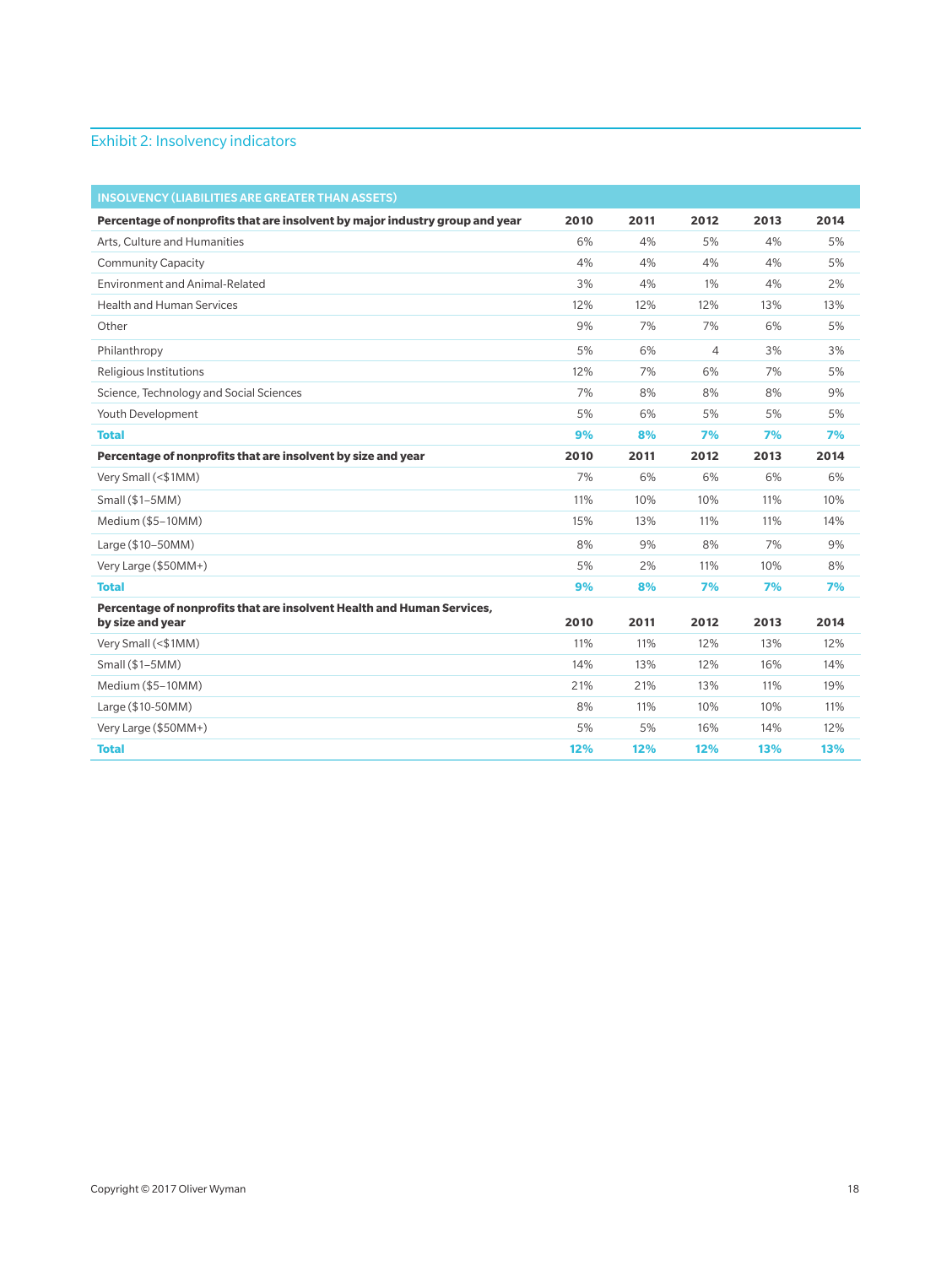#### Exhibit 3: Liquidity/Debt ratios (2014)

| <b>MONTHS OF RESERVES BY TYPE</b>                                 |         |        |     |     |     |     |      |      |      |
|-------------------------------------------------------------------|---------|--------|-----|-----|-----|-----|------|------|------|
| <b>Aggregate</b><br>Distribution (2014)                           | 10%     | 20%    | 30% | 40% | 50% | 60% | 70%  | 80%  | 90%  |
| 1. Cash                                                           | 0.2     | 0.7    | 1.4 | 2.4 | 3.4 | 5.1 | 7.5  | 12.0 | 23.4 |
| 2. Equity Proxy                                                   | 0.0     | 0.0    | 0.1 | 1.9 | 4.1 | 7.6 | 13.3 | 29.4 | 74.2 |
| 3. Operating                                                      | $-10.8$ | $-0.6$ | 0.0 | 0.7 | 2.2 | 4.3 | 7.7  | 15.9 | 49.1 |
| 4. Investments                                                    | 0.0     | 0.0    | 0.0 | 0.0 | 0.0 | 0.0 | 0.0  | 5.4  | 37.4 |
| 5. Cash and Investments                                           | 0.3     | 1.1    | 2.2 | 3.5 | 5.5 | 8.8 | 14.4 | 27.7 | 76.1 |
| <b>Health and</b><br><b>Human Services</b><br>Distribution (2014) | 10%     | 20%    | 30% | 40% | 50% | 60% | 70%  | 80%  | 90%  |
| 1. Cash                                                           | 0.1     | 0.3    | 0.6 | 1.1 | 1.7 | 2.6 | 3.8  | 6.0  | 11.2 |
| 2. Equity Proxy                                                   | $-3.0$  | 0.0    | 0.8 | 2.0 | 4.0 | 6.6 | 10.7 | 20.9 | 63.6 |
| 3. Operating                                                      | $-10.5$ | $-0.9$ | 0.0 | 1.0 | 2.1 | 3.7 | 6.4  | 11.7 | 30.9 |
| 4. Investments                                                    | 0.0     | 0.0    | 0.0 | 0.0 | 0.0 | 0.0 | 0.0  | 1.1  | 12.2 |
| 5. Cash and Investments                                           | 0.1     | 0.5    | 0.8 | 1.6 | 2.6 | 3.9 | 6.3  | 11.1 | 28.3 |

#### Exhibit 4: Nonprofit marginal analysis

| <b>NONPROFIT MARGINAL ANALYSIS (NET INCOME / REVENUES)</b> |          |          |         |         |      |       |       |       |       |
|------------------------------------------------------------|----------|----------|---------|---------|------|-------|-------|-------|-------|
| Distribution (2014)                                        | 10%      | 20%      | 30%     | 40%     | 50%  | 60%   | 70%   | 80%   | 90%   |
| Arts. Culture and Humanities                               | $-25.1%$ | $-9.2%$  | $-2.4%$ | 0.7%    | 4.3% | 8.0%  | 13.4% | 21.3% | 34.3% |
| <b>Community Capacity</b>                                  | $-21.8%$ | $-8.7%$  | $-4.3%$ | $-0.2%$ | 2.5% | 6.8%  | 12.9% | 20.9% | 33.0% |
| Environment<br>and Animal-Related                          | $-10.9%$ | $-4.0%$  | $-0.6%$ | 1.7%    | 4.7% | 9.7%  | 15.9% | 25.2% | 36.5% |
| <b>Health and Human Services</b>                           | $-24.7%$ | $-8.8%$  | $-3.0%$ | $-0.4%$ | 1.1% | 3.0%  | 5.9%  | 10.5% | 23.6% |
| Other                                                      | $-14.6%$ | $-7.1%$  | $-0.9%$ | 1.6%    | 3.6% | 6.9%  | 12.2% | 20.6% | 42.4% |
| Philanthropy                                               | $-18.5%$ | $-5.1%$  | $-1.3%$ | 1.4%    | 4.2% | 7.8%  | 12.0% | 22.7% | 36.0% |
| Religious Institutions                                     | $-42.7%$ | $-9.6%$  | $-1.1%$ | 3.5%    | 7.7% | 11.7% | 24.3% | 47.3% | 60.9% |
| Science, Technology<br>and Social Sciences                 | $-10.4%$ | $-3.6%$  | $-0.1%$ | 2.4%    | 4.0% | 6.2%  | 9.5%  | 13.9% | 25.4% |
| Youth Development                                          | $-22.5%$ | $-9.3%$  | $-2.4%$ | 0.9%    | 3.3% | 7.9%  | 16.8% | 30.9% | 51.9% |
| <b>Total</b>                                               | $-21.5%$ | $-7.8%$  | $-2.3%$ | 0.4%    | 2.8% | 5.9%  | 10.2% | 18.7% | 34.2% |
| Distribution (2014)                                        | 10%      | 20%      | 30%     | 40%     | 50%  | 60%   | 70%   | 80%   | 90%   |
| Very Small (<\$1MM)                                        | $-25.8%$ | $-10.1%$ | $-3.2%$ | 0.5%    | 3.7% | 7.8%  | 13.0% | 23.1% | 42.3% |
| Small $($1-5MM)$                                           | $-20.4%$ | $-7.1%$  | $-2.4%$ | 0.0%    | 1.8% | 3.9%  | 6.7%  | 12.3% | 25.2% |
| Medium (\$5-10MM)                                          | $-6.1%$  | $-2.6%$  | $-0.5%$ | 0.4%    | 1.3% | 3.3%  | 4.8%  | 8.1%  | 14.3% |
| Large (\$10-50MM)                                          | $-9.1%$  | $-3.2%$  | $-0.9%$ | 0.5%    | 2.1% | 3.5%  | 5.2%  | 11.0% | 20.9% |
| Very Large (\$50MM+)                                       | $-3.7%$  | $-0.5%$  | 0.3%    | 0.7%    | 1.2% | 2.7%  | 4.1%  | 8.6%  | 21.2% |
| <b>Total</b>                                               | $-21.5%$ | $-7.8%$  | $-2.4%$ | 0.4%    | 2.8% | 5.9%  | 10.4% | 19.0% | 36.0% |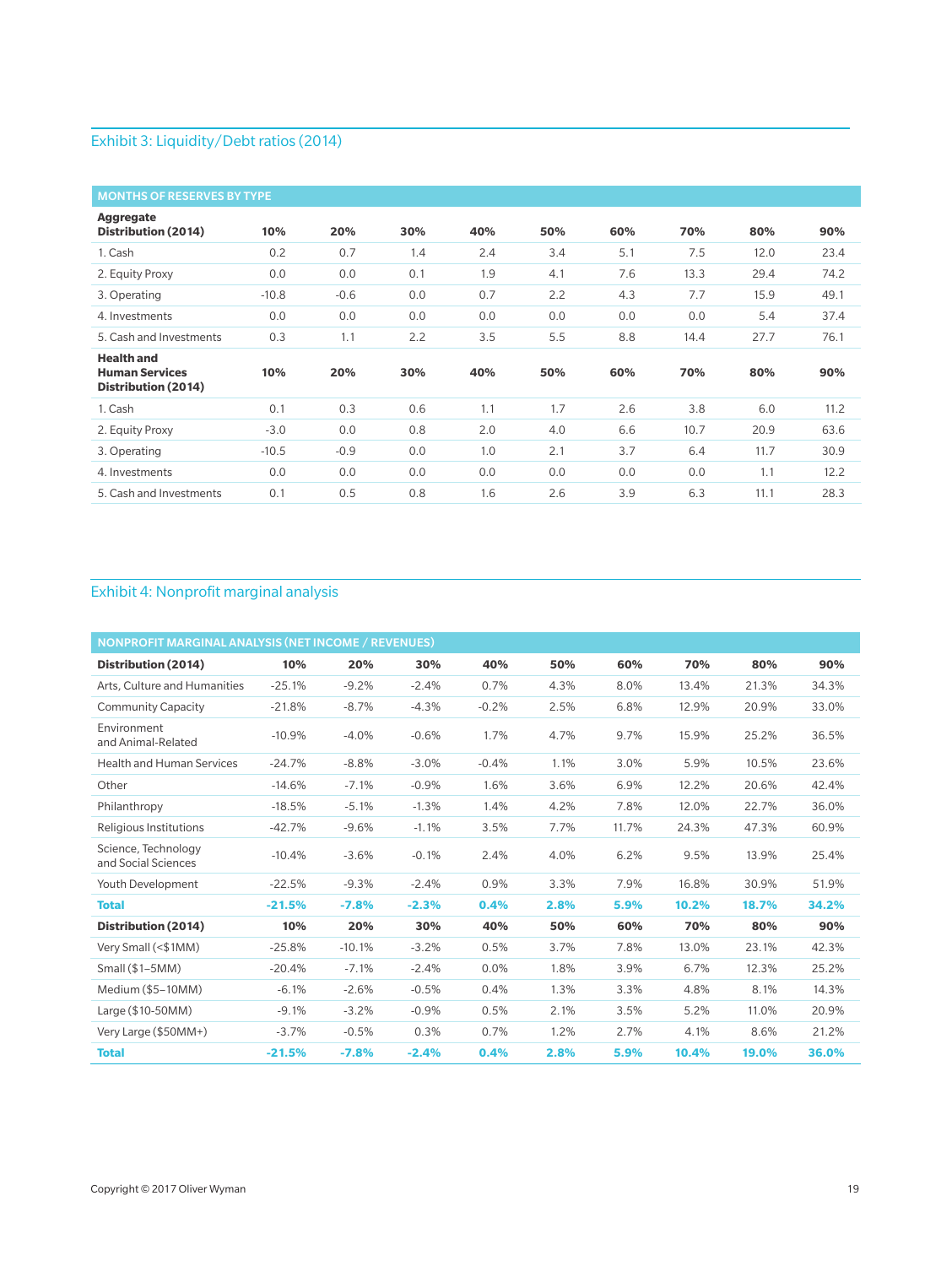| OPERATING INCOME MARGIN (NET INCOME LESS ASSET SALES AND INVESTMENTS / REVENUES) |          |          |         |         |      |      |       |       |       |
|----------------------------------------------------------------------------------|----------|----------|---------|---------|------|------|-------|-------|-------|
| Distribution (2014)                                                              | 10%      | 20%      | 30%     | 40%     | 50%  | 60%  | 70%   | 80%   | 90%   |
| Arts. Culture<br>and Humanities                                                  | $-28.3%$ | $-12.3%$ | $-4.1%$ | $-1.0%$ | 2.3% | 7.0% | 11.3% | 18.9% | 30.6% |
| <b>Community Capacity</b>                                                        | $-22.0%$ | $-9.9%$  | $-4.7%$ | $-0.3%$ | 2.3% | 5.7% | 11.7% | 20.0% | 31.4% |
| Environment<br>and Animal-Related                                                | $-16.6%$ | $-5.3%$  | $-2.3%$ | 1.1%    | 3.5% | 8.3% | 13.6% | 21.4% | 32.5% |
| Health and<br><b>Human Services</b>                                              | $-25.6%$ | $-10.2%$ | $-3.5%$ | $-0.9%$ | 0.6% | 2.4% | 4.8%  | 8.9%  | 18.3% |
| Other                                                                            | $-23.9%$ | $-11.4%$ | $-4.2%$ | 0.0%    | 2.1% | 4.1% | 8.4%  | 15.3% | 26.0% |
| Philanthropy                                                                     | $-20.3%$ | $-9.6%$  | $-3.0%$ | 0.0%    | 2.1% | 6.0% | 9.2%  | 14.5% | 31.8% |
| Religious Institutions                                                           | $-55.4%$ | $-18.3%$ | $-7.2%$ | $-1.2%$ | 2.8% | 6.6% | 12.2% | 24.6% | 47.5% |
| Science, Technology<br>and Social Sciences                                       | $-10.8%$ | $-4.3%$  | $-0.6%$ | 1.8%    | 3.4% | 5.6% | 7.7%  | 11.8% | 20.9% |
| Youth Development                                                                | $-31.4%$ | $-16.2%$ | $-4.9%$ | $-2.0%$ | 1.8% | 4.2% | 9.1%  | 19.9% | 40.8% |
| <b>Total</b>                                                                     | $-24.7%$ | $-10.3%$ | $-3.7%$ | $-0.4%$ | 1.8% | 4.4% | 8.3%  | 14.6% | 27.8% |
| Distribution (2014)                                                              | 10%      | 20%      | 30%     | 40%     | 50%  | 60%  | 70%   | 80%   | 90%   |
| Very Small (<\$1 MM)                                                             | $-30.8%$ | $-12.5%$ | $-4.6%$ | $-0.5%$ | 2.5% | 6.0% | 10.6% | 18.5% | 33.4% |
| Small $($1-5MM)$                                                                 | $-23.5%$ | $-10.2%$ | $-4.0%$ | $-1.2%$ | 0.8% | 2.9% | 5.1%  | 9.4%  | 20.1% |
| Medium (\$5-10 MM)                                                               | $-8.0\%$ | $-3.4%$  | $-1.0%$ | $-0.1%$ | 0.8% | 1.8% | 3.8%  | 6.6%  | 11.5% |
| Large (\$10-50 MM)                                                               | $-11.5%$ | $-5.4%$  | $-1.7%$ | $-0.2%$ | 1.4% | 2.6% | 4.0%  | 7.3%  | 16.5% |
| Very Large (\$50 MM+)                                                            | $-6.4%$  | $-1.9%$  | 0.0%    | 0.4%    | 0.8% | 1.4% | 3.6%  | 6.5%  | 15.4% |
| <b>Total</b>                                                                     | $-24.7%$ | $-10.3%$ | $-3.7%$ | $-0.4%$ | 1.8% | 4.4% | 8.3%  | 14.6% | 27.8% |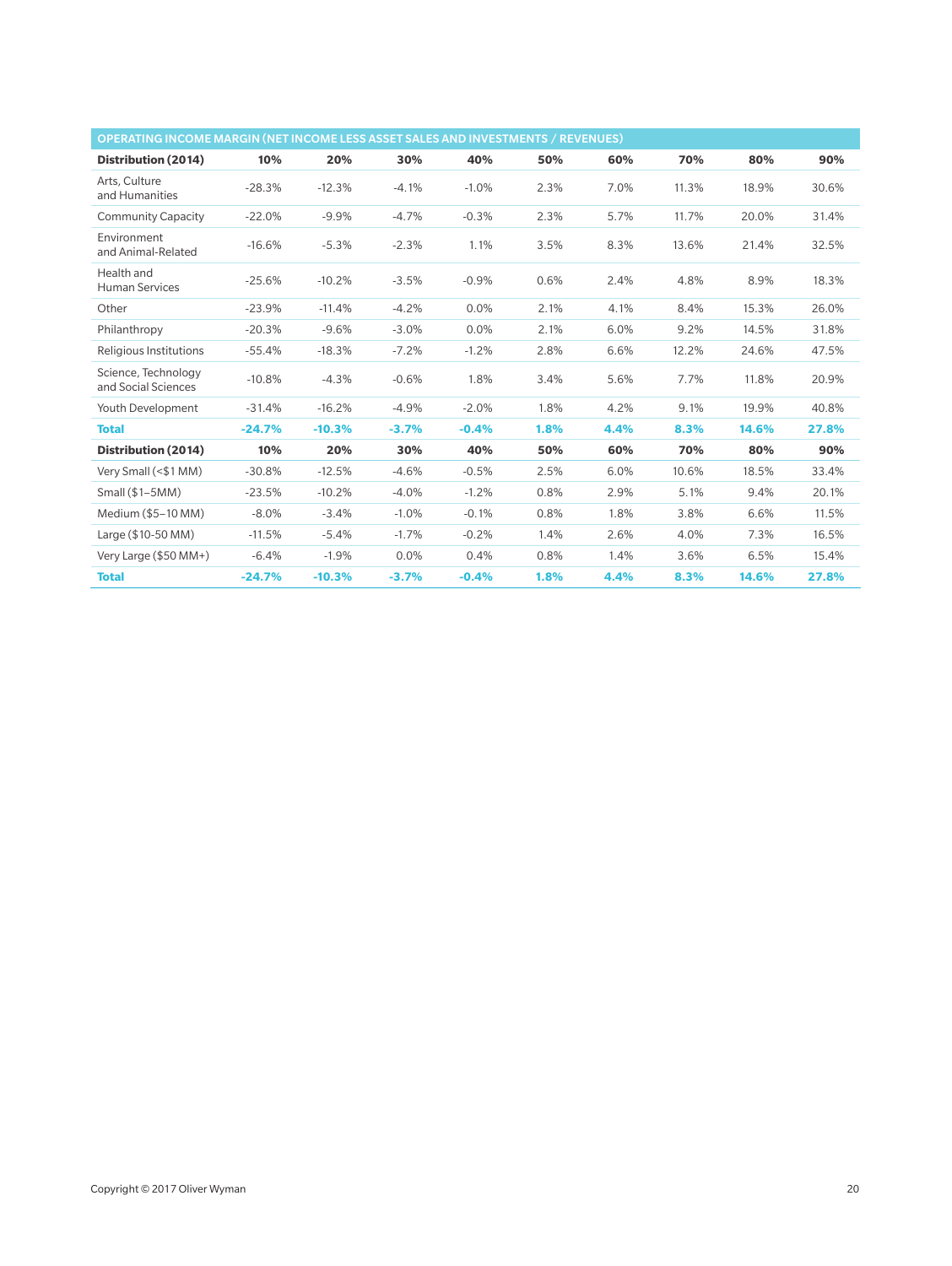#### Exhibit 5: Distribution of nonprofits by size and sector (USD 000s)

| DISTRIBUTION OF SPEND BY SIZE AND SECTOR (2014 FUNCTIONAL EXPENSES) |          |          |          |          |          |          |           |           |           |
|---------------------------------------------------------------------|----------|----------|----------|----------|----------|----------|-----------|-----------|-----------|
| In USD 000s                                                         |          |          |          |          |          |          |           |           |           |
| Distribution (2014)                                                 | 10%      | 20%      | 30%      | 40%      | 50%      | 60%      | 70%       | 80%       | 90%       |
| Philanthropy                                                        | \$32     | \$75     | \$124    | \$209    | \$306    | \$487    | \$734     | \$1,359   | \$2,687   |
| Environment<br>and Animal-Related                                   | \$56     | \$98     | \$185    | \$237    | \$338    | \$553    | \$839     | \$1,436   | \$2,199   |
| <b>Religious Institutions</b>                                       | \$54     | \$96     | \$164    | \$193    | \$266    | \$351    | \$472     | \$1,210   | \$1,867   |
| Science, Technology<br>and Social Sciences                          | \$91     | \$153    | \$372    | \$503    | \$1,213  | \$2,348  | \$5,593   | \$9,004   | \$22,964  |
| Other                                                               | \$39     | \$100    | \$165    | \$229    | \$327    | \$517    | \$856     | \$1,684   | \$4,559   |
| <b>Community Capacity</b>                                           | \$92     | \$146    | \$201    | \$252    | \$340    | \$466    | \$716     | \$1,182   | \$2,799   |
| Youth Development                                                   | \$60     | \$120    | \$179    | \$226    | \$294    | \$403    | \$577     | \$908     | \$1,787   |
| Arts, Culture<br>and Humanities                                     | \$50     | \$126    | \$201    | \$264    | \$375    | \$508    | \$786     | \$1,365   | \$3,413   |
| Health<br>and Human Services                                        | \$111    | \$213    | \$329    | \$505    | \$795    | \$1,219  | \$2,085   | \$5,405   | \$14,677  |
| <b>Entire sector</b>                                                | \$66     | \$138    | \$207    | \$287    | \$418    | \$634    | \$1,038   | \$1,916   | \$6,254   |
|                                                                     |          |          |          |          |          |          |           |           |           |
| Distribution (2014)                                                 | 10%      | 20%      | 30%      | 40%      | 50%      | 60%      | 70%       | 80%       | 90%       |
| Very Small (<\$1MM)                                                 | \$44     | \$93     | \$143    | \$191    | \$238    | \$305    | \$393     | \$514     | \$714     |
| Small (\$1-5MM)                                                     | \$1,133  | \$1,255  | \$1,380  | \$1,565  | \$1,798  | \$2,076  | \$2,483   | \$2,995   | \$3,812   |
| Medium (\$5-10MM)                                                   | \$5,383  | \$5,681  | \$5,991  | \$6,311  | \$6,711  | \$7,029  | \$7,815   | \$8,564   | \$9,391   |
| Large (\$10-50MM)                                                   | \$11,295 | \$12,429 | \$13,728 | \$15,389 | \$17,468 | \$20,004 | \$23,002  | \$26,315  | \$31,079  |
| Very Large (\$50MM+)                                                | \$56,265 | \$59,948 | \$67,440 | \$70,404 | \$75,837 | \$99,906 | \$128,442 | \$182,676 | \$339,442 |
| <b>Entire sector</b>                                                | \$66     | \$138    | \$207    | \$287    | \$418    | \$634    | \$1,038   | \$1,916   | \$6,254   |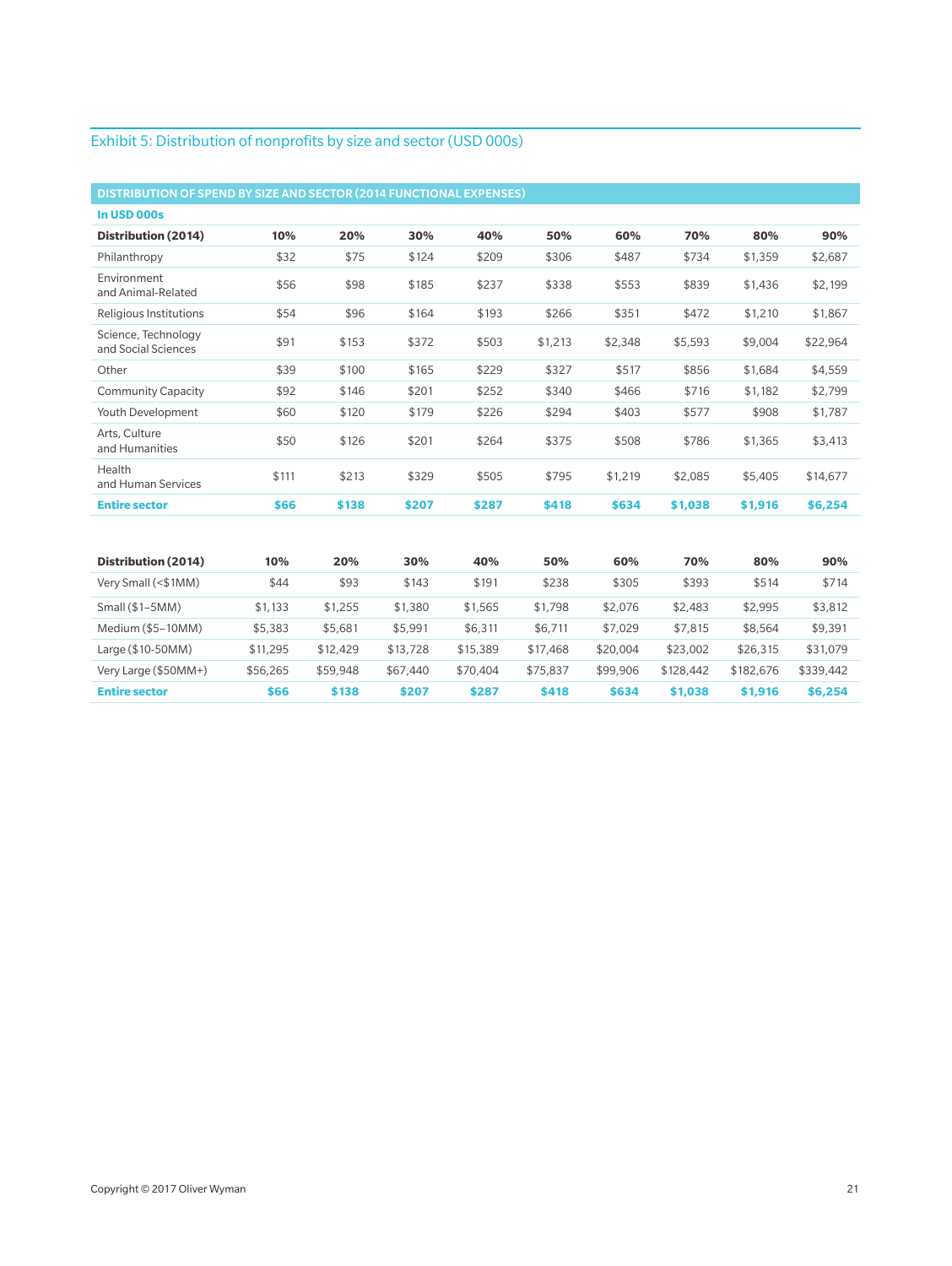#### Exhibit 6: Distribution of aggregate nonprofit expenditure by size and sector

| PERCENTAGE OF TOTAL SEGMENT EXPENSE        |                                                                                                                                                                           |                                                                                                                                        |                                                                                                     |                                                                  |                               |
|--------------------------------------------|---------------------------------------------------------------------------------------------------------------------------------------------------------------------------|----------------------------------------------------------------------------------------------------------------------------------------|-----------------------------------------------------------------------------------------------------|------------------------------------------------------------------|-------------------------------|
| Distribution (2014)                        | < 10%                                                                                                                                                                     | 10% <x<20%< th=""><th>20%<x<30%< th=""><th>30%<x<40%< th=""><th>40%<x<50%< th=""></x<50%<></th></x<40%<></th></x<30%<></th></x<20%<>   | 20% <x<30%< th=""><th>30%<x<40%< th=""><th>40%<x<50%< th=""></x<50%<></th></x<40%<></th></x<30%<>   | 30% <x<40%< th=""><th>40%<x<50%< th=""></x<50%<></th></x<40%<>   | 40% <x<50%< th=""></x<50%<>   |
| Arts, Culture<br>and Humanities            | \$858                                                                                                                                                                     | \$2,685                                                                                                                                | \$5,541                                                                                             | \$7,372                                                          | \$10,478                      |
| <b>Community Capacity</b>                  | \$2.851                                                                                                                                                                   | \$6.552                                                                                                                                | \$9.675                                                                                             | \$12,469                                                         | \$16,424                      |
| Environment<br>and Animal-Related          | \$269                                                                                                                                                                     | \$904                                                                                                                                  | \$1,560                                                                                             | \$2,597                                                          | \$3,360                       |
| Health and<br><b>Human Services</b>        | \$4,913                                                                                                                                                                   | \$15,230                                                                                                                               | \$25,637                                                                                            | \$39,662                                                         | \$62,793                      |
| NO_NTEE                                    | \$774                                                                                                                                                                     | \$1,992                                                                                                                                | \$4,307                                                                                             | \$5,993                                                          | \$7,747                       |
| Other                                      | \$303                                                                                                                                                                     | \$1,277                                                                                                                                | \$2,438                                                                                             | \$3,593                                                          | \$5,040                       |
| Philanthropy                               | \$238                                                                                                                                                                     | \$906                                                                                                                                  | \$1,785                                                                                             | \$2,599                                                          | \$4,553                       |
| Religious Institutions                     | \$368                                                                                                                                                                     | \$955                                                                                                                                  | \$1,609                                                                                             | \$2,490                                                          | \$2,988                       |
| Science, Technology<br>and Social Sciences | \$223                                                                                                                                                                     | \$778                                                                                                                                  | \$1,624                                                                                             | \$3,095                                                          | \$5,782                       |
| Youth Development                          | \$870                                                                                                                                                                     | \$2,603                                                                                                                                | \$3,973                                                                                             | \$5,634                                                          | \$7,213                       |
| <b>Total</b>                               | \$11.667                                                                                                                                                                  | \$33,883                                                                                                                               | \$57,879                                                                                            | \$85,507                                                         | \$126,379                     |
| <b>Percentage of</b><br>entire sector      | 0.1%                                                                                                                                                                      | 0.3%                                                                                                                                   | 0.5%                                                                                                | 0.7%                                                             | 1.0%                          |
| Distribution (2014)                        | 50% <x<60%< th=""><th>60%<x<70%< th=""><th>70%<x<80%< th=""><th>80%<x<90%< th=""><th>90%<x<100%< th=""></x<100%<></th></x<90%<></th></x<80%<></th></x<70%<></th></x<60%<> | 60% <x<70%< th=""><th>70%<x<80%< th=""><th>80%<x<90%< th=""><th>90%<x<100%< th=""></x<100%<></th></x<90%<></th></x<80%<></th></x<70%<> | 70% <x<80%< th=""><th>80%<x<90%< th=""><th>90%<x<100%< th=""></x<100%<></th></x<90%<></th></x<80%<> | 80% <x<90%< th=""><th>90%<x<100%< th=""></x<100%<></th></x<90%<> | 90% <x<100%< th=""></x<100%<> |
| Arts, Culture<br>and Humanities            | \$14,339                                                                                                                                                                  | \$21,058                                                                                                                               | \$34,875                                                                                            | \$67,472                                                         | \$467,492                     |
| <b>Community Capacity</b>                  | \$21,645                                                                                                                                                                  | \$32,040                                                                                                                               | \$52,084                                                                                            | \$97,372                                                         | \$897,660                     |
| Environment<br>and Animal-Related          | \$4.975                                                                                                                                                                   | \$7,603                                                                                                                                | \$13,805                                                                                            | \$20.442                                                         | \$102,854                     |
| Health<br>and Human Services               | \$92,978                                                                                                                                                                  | \$151,756                                                                                                                              | \$316,328                                                                                           | \$884,877                                                        | \$5,316,036                   |
| NO_NTEE                                    | \$11,139                                                                                                                                                                  | \$16,420                                                                                                                               | \$31,486                                                                                            | \$95,082                                                         | \$1,950,975                   |
| Other                                      | \$7,924                                                                                                                                                                   | \$13,416                                                                                                                               | \$23,400                                                                                            | \$50,303                                                         | \$567,326                     |
| Philanthropy                               | \$7,065                                                                                                                                                                   | \$10,376                                                                                                                               | \$17,799                                                                                            | \$32,341                                                         | \$1,630,951                   |
| Religious Institutions                     | \$3,971                                                                                                                                                                   | \$5,804                                                                                                                                | \$10,090                                                                                            | \$20,647                                                         | \$365,651                     |
| Science, Technology<br>and Social Sciences | \$9,292                                                                                                                                                                   | \$27,826                                                                                                                               | \$47,572                                                                                            | \$102,415                                                        | \$154,440                     |
| Youth Development                          | \$9,711                                                                                                                                                                   | \$13,291                                                                                                                               | \$19,976                                                                                            | \$34,856                                                         | \$11,580,918                  |
| <b>Total</b>                               | \$183,040                                                                                                                                                                 | \$299,589                                                                                                                              | \$567,414                                                                                           | \$1,405,807                                                      | \$11,580,918                  |
| <b>Percentage of</b><br>entire sector      | 1.3%                                                                                                                                                                      | 2.1%                                                                                                                                   | 4.0%                                                                                                | 9.8%                                                             | 80.7%                         |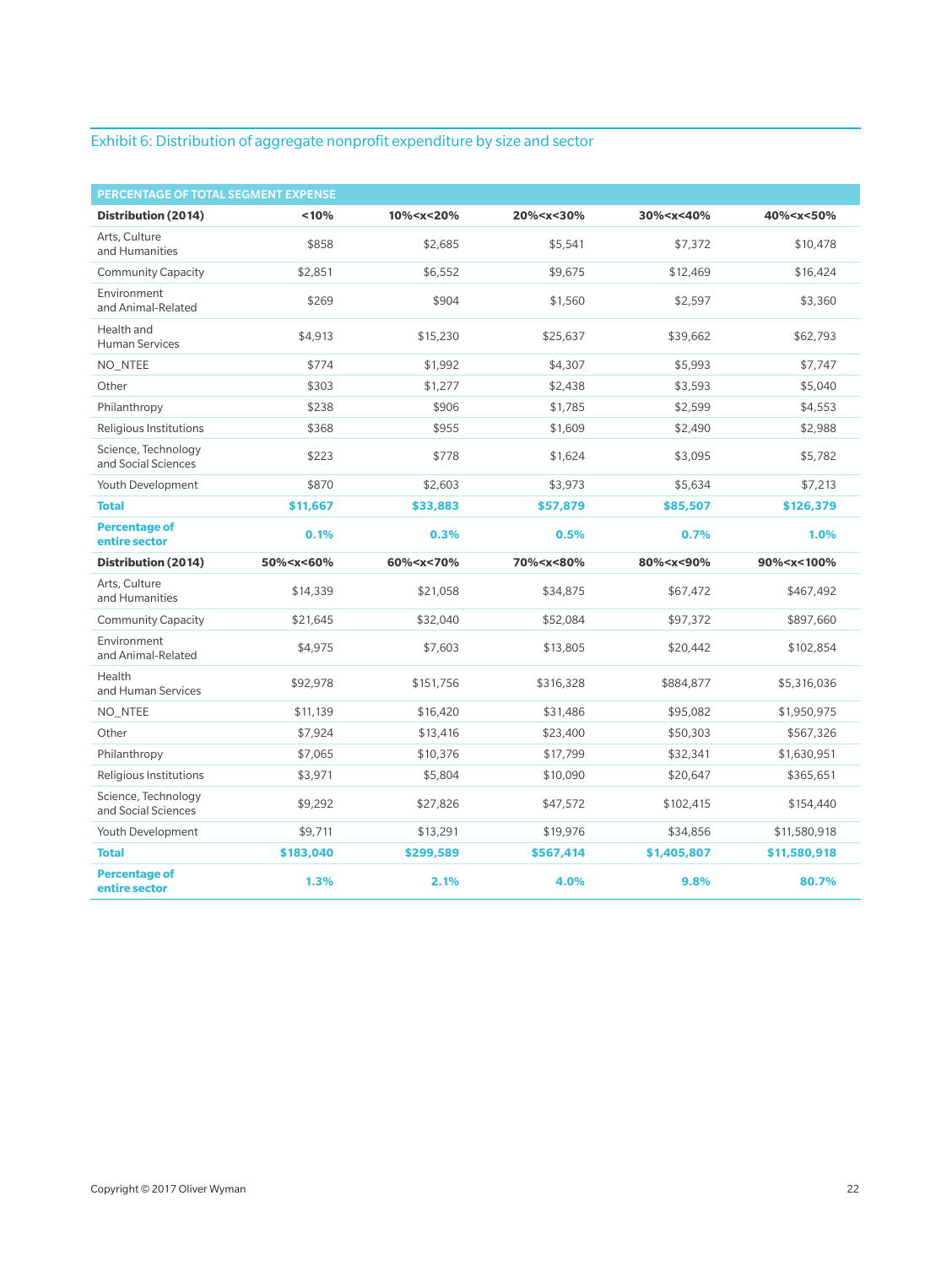#### Exhibit 7: Philanthropy as a percentage of revenues by size and sector

| DISTRIBUTION OF PHILANTHROPY AS A PERCENTAGE OF REVENUE BY SIZE AND SECTOR |      |       |       |       |       |       |       |        |        |
|----------------------------------------------------------------------------|------|-------|-------|-------|-------|-------|-------|--------|--------|
| Distribution (2014)                                                        | 10%  | 20%   | 30%   | 40%   | 50%   | 60%   | 70%   | 80%    | 90%    |
| Philanthropy                                                               | 0.0% | 0.0%  | 6.5%  | 32.9% | 58.7% | 87.0% | 96.7% | 99.7%  | 100.0% |
| Environment and<br>Animal-Related                                          | 2.7% | 19.3% | 30.0% | 39.0% | 49.7% | 60.5% | 79.7% | 93.9%  | 99.9%  |
| Religious Institutions                                                     | 0.1% | 6.5%  | 22.0% | 48.9% | 69.6% | 95.0% | 99.0% | 100.0% | 100.0  |
| Science, Technology<br>and Social Sciences                                 | 0.0% | 0.4%  | 4.2%  | 10.0% | 31.1% | 45.6% | 52.6% | 74.2%  | 97.7%  |
| Other                                                                      | 0.0% | 0.0%  | 0.5%  | 6.7%  | 16.3% | 44.8% | 79.5% | 98.4%  | 100.0% |
| <b>Community Capacity</b>                                                  | 0.0% | 0.0%  | 2.8%  | 8.9%  | 16.9% | 28.5% | 42.2% | 67.0%  | 94.9%  |
| Youth Development                                                          | 0.0% | 0.8%  | 4.6%  | 11.6% | 19.9% | 35.3% | 61.3% | 84.1%  | 99.0%  |
| Arts, Culture<br>and Humanities                                            | 4.4% | 14.0% | 27.6% | 38.5% | 50.6% | 60.3% | 69.1% | 77.9%  | 93.0%  |
| <b>Health and Human Services</b>                                           | 0.0% | 0.0%  | 0.0%  | 1.1%  | 4.7%  | 14.2% | 30.0% | 60.2%  | 96.2%  |
| <b>Total</b>                                                               | 0.0% | 0.0%  | 1.3%  | 7.3%  | 18.1% | 33.9% | 56.3% | 80.8%  | 99.3%  |
| Distribution (2014)                                                        |      |       |       |       |       |       |       |        |        |
| Very Small (<\$1MM)                                                        | 0.0% | 0.0%  | 2.8%  | 12.0% | 24.4% | 44.6% | 68.0% | 89.7%  | 99.9%  |
| $Small(S1-5MM)$                                                            | 0.0% | 0.0%  | 2.8%  | 8.4%  | 18.9% | 30.1% | 44.2% | 62.6%  | 93.6%  |
| Medium (\$5-10MM)                                                          | 0.0% | 0.0%  | 0.1%  | 0.8%  | 3.8%  | 9.1%  | 17.7% | 40.2%  | 53.4%  |
| Large (\$10-50MM)                                                          | 0.0% | 0.0%  | 0.1%  | 0.5%  | 1.2%  | 2.4%  | 5.4%  | 10.7%  | 36.6%  |
| Very Large (\$50MM+)                                                       | 0.0% | 0.0%  | 0.3%  | 0.5%  | 0.8%  | 1.3%  | 2.4%  | 7.2%   | 50.6%  |
| <b>Total</b>                                                               | 0.0% | 0.0%  | 1.3%  | 7.3%  | 18.1% | 33.9% | 56.3% | 80.8%  | 99.3%  |
| <b>Health and Human Services Distribution (2014)</b>                       |      |       |       |       |       |       |       |        |        |
| Very Small (<\$1MM)                                                        | 0.0% | 0.0%  | 0.0%  | 2.3%  | 13.9% | 29.9% | 57.8% | 81.8%  | 99.9%  |
| Small (\$1-5MM)                                                            | 0.0% | 0.0%  | 0.2%  | 2.3%  | 7.2%  | 17.9% | 22.4% | 36.4%  | 68.8%  |
| Medium (\$5-10MM)                                                          | 0.0% | 0.0%  | 0.1%  | 0.5%  | 1.8%  | 4.4%  | 8.5%  | 13.8%  | 23.7%  |
| Large (\$10-50MM)                                                          | 0.0% | 0.0%  | 0.1%  | 0.3%  | 0.9%  | 1.6%  | 2.2%  | 4.0%   | 8.1%   |
| Very Large (\$50MM+)                                                       | 0.0% | 0.3%  | 0.5%  | 0.7%  | 0.8%  | 1.2%  | 1.7%  | 2.3%   | 5.2%   |
| <b>Total</b>                                                               | 0.0% | 0.0%  | 0.0%  | 1.1%  | 4.7%  | 14.2% | 30.0% | 60.2%  | 96.2%  |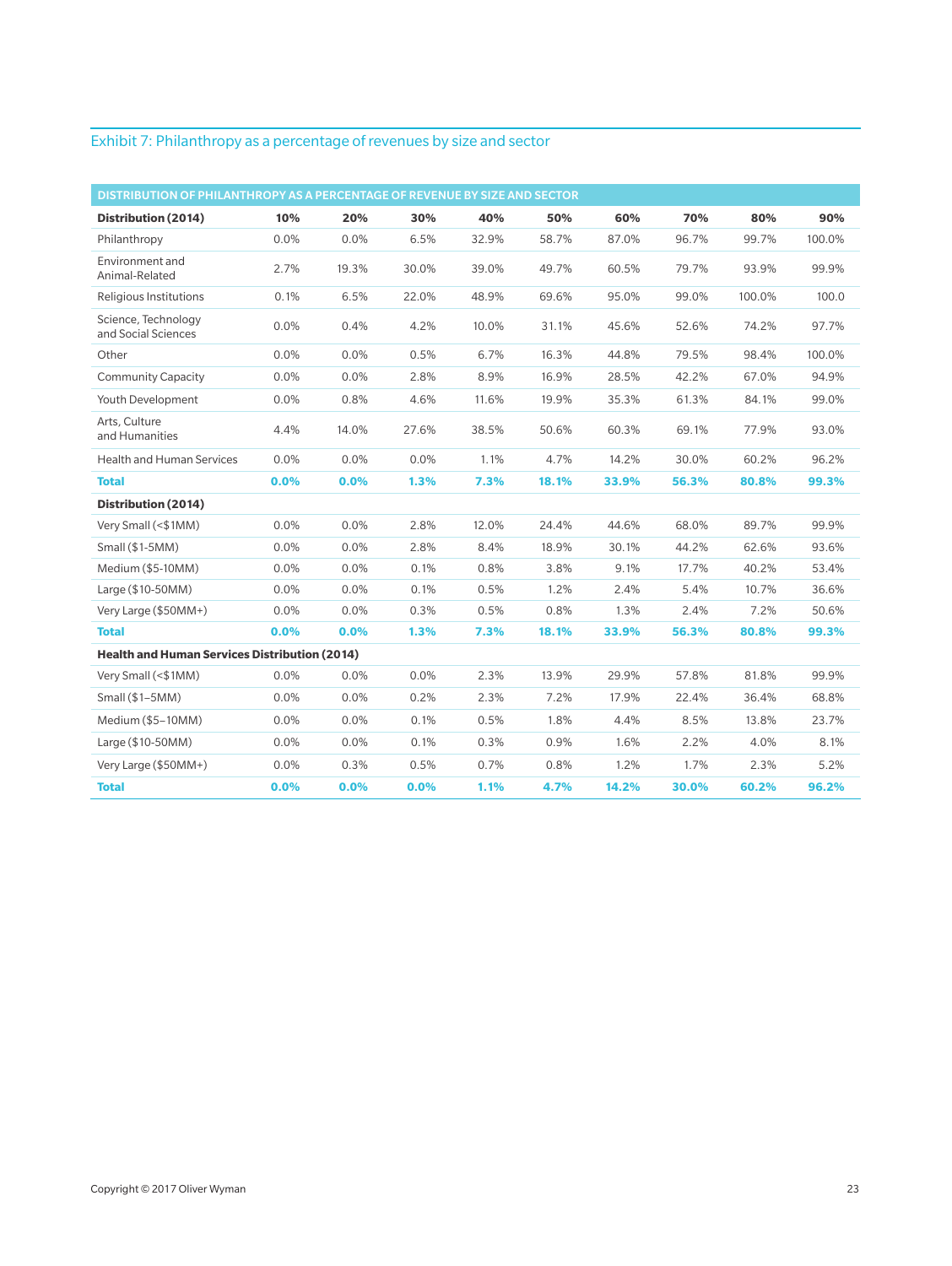#### Exhibit 8: Philanthropy as a percentage of total nonprofit spend by size and sector

| DISTRIBUTION OF PHILANTHROPY AS A PERCENTAGE OF TOTAL NONPROFIT SPEND BY SIZE AND SECTOR |         |         |       |       |       |        |        |        |        |
|------------------------------------------------------------------------------------------|---------|---------|-------|-------|-------|--------|--------|--------|--------|
| Distribution (2014)                                                                      | 10%     | 20%     | 30%   | 40%   | 50%   | 60%    | 70%    | 80%    | 90%    |
| Philanthropy                                                                             | 0.0%    | 0.0%    | 5.5%  | 49.9% | 89.5% | 100.1% | 109.0% | 134.6% | 218.6% |
| Environment and<br>Animal-Related                                                        | 6.7%    | 22.1%   | 35.5% | 49.7% | 67.3% | 75.7%  | 88.7%  | 102.3% | 142.2% |
| Religious Institutions                                                                   | 0.3%    | 16.7%   | 25.3% | 58.4% | 83.3% | 96.0%  | 103.1% | 113.5% | 136.5% |
| Science, Technology<br>and Social Sciences                                               | 0.0%    | 0.6%    | 4.7%  | 11.8% | 33.1% | 47.3%  | 73.5%  | 85.5%  | 106.1% |
| Other                                                                                    | 0.0%    | 0.0%    | 0.9%  | 7.8%  | 21.9% | 57.1%  | 85.6%  | 103.9% | 130.3% |
| <b>Community Capacity</b>                                                                | 0.0%    | 0.0%    | 3.5%  | 10.4% | 20.3% | 33.2%  | 53.9%  | 83.7%  | 107.9% |
| Youth Development                                                                        | 0.0%    | 0.9%    | 4.9%  | 12.9% | 23.0% | 47.8%  | 75.8%  | 95.0%  | 117.9% |
| Arts, Culture<br>and Humanities                                                          | 5.5%    | 17.6%   | 29.5% | 42.4% | 52.7% | 68.5%  | 79.3%  | 93.3%  | 125.0% |
| Health and<br><b>Human Services</b>                                                      | 0.0%    | 0.0%    | 0.0%  | 1.1%  | 5.6%  | 15.8%  | 32.5%  | 67.5%  | 103.6% |
| <b>Total</b>                                                                             | $0.0\%$ | $0.0\%$ | 1.6%  | 8.6%  | 21.9% | 41.3%  | 67.1%  | 92.8%  | 115.7% |
| Distribution (2014)                                                                      | 10%     | 20%     | 30%   | 40%   | 50%   | 60%    | 70%    | 80%    | 90%    |
| Very Small                                                                               | 0.0%    | 0.0%    | 3.5%  | 15.0% | 28.9% | 52.8%  | 79.0%  | 99.0%  | 126.9% |
| Small                                                                                    | 0.0%    | 0.0%    | 3.0%  | 8.8%  | 21.5% | 36.3%  | 54.7%  | 77.6%  | 102.9% |
| Medium                                                                                   | 0.0%    | 0.0%    | 0.1%  | 1.0%  | 4.2%  | 11.1%  | 19.0%  | 44.2%  | 83.2%  |
| Large                                                                                    | 0.0%    | 0.0%    | 0.1%  | 0.5%  | 1.5%  | 2.9%   | 5.8%   | 13.0%  | 53.2%  |
| Very Large                                                                               | 0.0%    | 0.0%    | 0.3%  | 0.6%  | 0.8%  | 1.4%   | 2.7%   | 11.3%  | 92.3%  |
| <b>Total</b>                                                                             | 0.0%    | 0.0%    | 1.6%  | 8.6%  | 21.9% | 41.3%  | 67.1%  | 92.8%  | 115.7% |
| <b>Health and</b><br><b>Human Services</b><br>Distribution (2014)                        | 10%     | 20%     | 30%   | 40%   | 50%   | 60%    | 70%    | 80%    | 90%    |
| Very Small (<\$1 MM)                                                                     | 0.0%    | 0.0%    | 0.0%  | 3.2%  | 16.2% | 31.9%  | 62.7%  | 95.9%  | 118.9% |
| Small $($1–5MM)$                                                                         | 0.0%    | 0.0%    | 0.3%  | 2.8%  | 7.7%  | 17.0%  | 27.6%  | 49.3%  | 92.9%  |
| Medium (\$5–10 MM)                                                                       | 0.0%    | 0.0%    | 0.1%  | 0.6%  | 2.0%  | 5.3%   | 9.0%   | 13.1%  | 23.2%  |
| Large (\$10-50 MM)                                                                       | 0.0%    | 0.0%    | 0.1%  | 0.4%  | 1.0%  | 1.6%   | 2.6%   | 4.9%   | 9.8%   |
| Very Large $(\$50$ MM+)                                                                  | 0.0%    | 0.3%    | 0.5%  | 0.7%  | 1.0%  | 1.2%   | 1.6%   | 2.6%   | 5.5%   |
| <b>Total</b>                                                                             | 0.0%    | 0.0%    | 0.0%  | 1.1%  | 5.6%  | 15.8%  | 32.5%  | 67.5%  | 103.6% |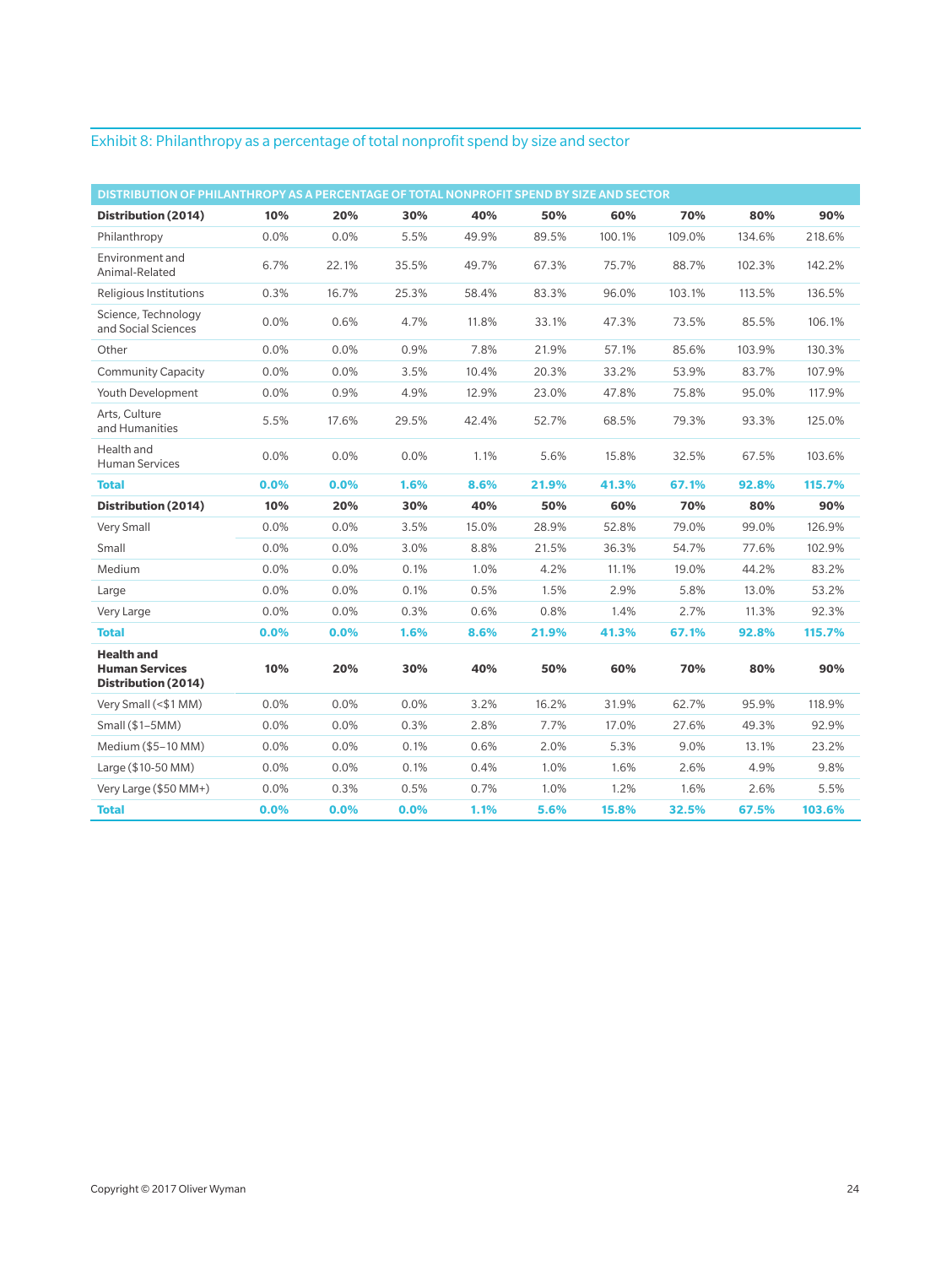#### Exhibit 9: Overhead (administrative expenses as percentage of total functional expense)

| ADMINISTRATIVE EXPENSE AS A PERCENT OF TOTAL FUNCTIONAL EXPENSE |       |       |       |       |       |       |       |       |       |
|-----------------------------------------------------------------|-------|-------|-------|-------|-------|-------|-------|-------|-------|
| Distribution (2014)                                             | 10%   | 20%   | 30%   | 40%   | 50%   | 60%   | 70%   | 80%   | 90%   |
| Religious Institutions                                          | 0.0%  | 2.9%  | 6.5%  | 10.2% | 13.4% | 17.6% | 23.0% | 30.4% | 51.3% |
| <b>Environment and Animal-Related</b>                           | 1.6%  | 5.6%  | 8.4%  | 11.2% | 14.0% | 15.9% | 18.3% | 22.7% | 30.1% |
| Philanthropy                                                    | 0.0%  | 1.7%  | 3.7%  | 5.8%  | 8.0%  | 9.6%  | 12.1% | 17.5% | 27.6% |
| Arts. Culture and Humanities                                    | 3.3%  | 7.5%  | 10.1% | 13.0% | 15.2% | 18.8% | 22.6% | 27.0% | 37.9% |
| Science, Technology<br>and Social Sciences                      | 3.2%  | 6.6%  | 9.8%  | 13.5% | 18.4% | 21.8% | 27.1% | 32.9% | 43.6% |
| Other                                                           | 0.0%  | 1.9%  | 4.2%  | 7.2%  | 10.9% | 14.0% | 18.9% | 25.3% | 63.9% |
| Youth Development                                               | 0.0%  | 1.6%  | 3.9%  | 6.2%  | 8.7%  | 11.0% | 14.9% | 19.3% | 30.4% |
| <b>Community Capacity</b>                                       | 0.0%  | 2.2%  | 4.7%  | 6.8%  | 9.4%  | 12.8% | 16.4% | 22.5% | 39.6% |
| <b>Health and Human Services</b>                                | 1.1%  | 4.6%  | 7.0%  | 9.3%  | 11.4% | 13.7% | 16.4% | 20.5% | 27.9% |
| <b>Total</b>                                                    | 0.0%  | 3.0%  | 5.9%  | 8.5%  | 11.1% | 14.1% | 17.6% | 23.4% | 35.6% |
|                                                                 |       |       |       |       |       |       |       |       |       |
| Distribution (2014)                                             | 10.0% | 20.0% | 30.0% | 40.0% | 50.0% | 60.0% | 70.0% | 80.0% | 90.0% |
| Very Small (<\$1 MM)                                            | 0.0%  | 2.2%  | 5.0%  | 7.8%  | 11.0% | 14.8  | 19.3% | 25.8% | 41.1% |
| Small (\$1-5MM)                                                 | 1.9%  | 5.2%  | 7.3%  | 9.5%  | 11.6% | 13.5% | 16.1% | 19.6% | 26.3% |
| Medium (\$5-10 MM)                                              | 1.2%  | 5.0%  | 7.5%  | 9.9%  | 11.1% | 13.2% | 15.9% | 19.4% | 27.7% |
| Large (\$10-50 MM)                                              | 5.2%  | 7.0%  | 9.1%  | 10.3% | 11.6% | 13.5% | 15.7% | 18.6% | 24.4% |
| Very Large (\$50 MM+)                                           | 0.0%  | 2.7%  | 4.5%  | 6.0%  | 7.7%  | 8.8%  | 10.5% | 13.3% | 15.8% |
| <b>Total</b>                                                    | 0.0%  | 3.0%  | 5.9%  | 8.5%  | 11.1% | 14.1% | 17.6% | 23.4% | 35.6% |
| Distribution (2014)                                             | 10.0% | 20.0% | 30.0% | 40.0% | 50.0% | 60.0% | 70.0% | 80.0% | 90.0% |
| 2010                                                            | 1.0%  | 4.3%  | 6.8%  | 9.2%  | 11.4% | 14.1% | 16.9% | 22.2% | 31.0% |
| 2011                                                            | 0.0%  | 2.9%  | 5.6%  | 8.5%  | 11.1% | 13.8% | 17.6% | 23.2% | 34.8% |
| 2012                                                            | 0.0%  | 2.8%  | 5.8%  | 8.4%  | 10.9% | 13.8% | 17.9% | 23.2% | 36.1% |
| 2013                                                            | 0.0%  | 3.0%  | 6.1%  | 8.8%  | 11.1% | 13.8% | 17.5% | 23.0% | 36.3% |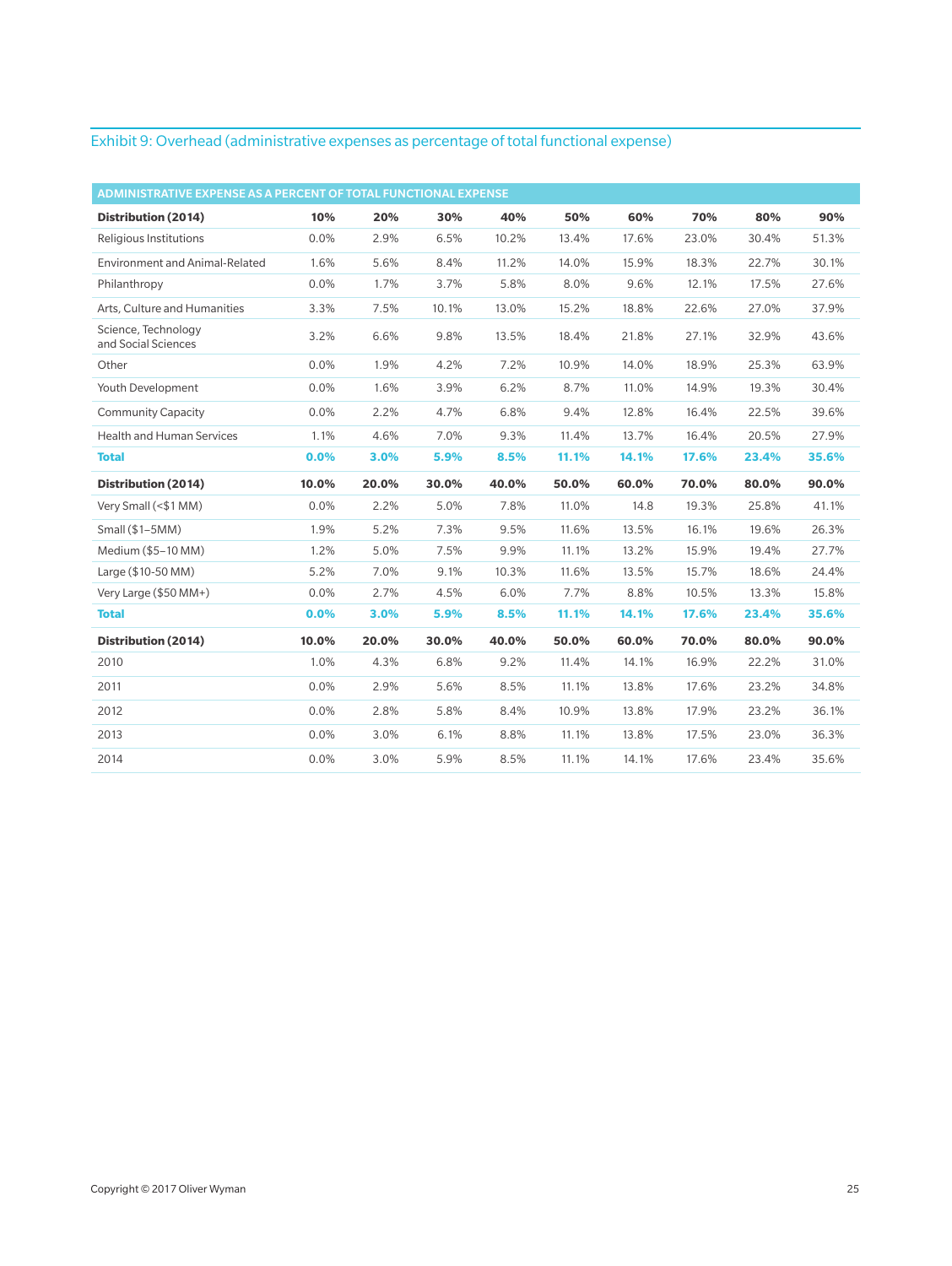# ABOUT THE AUTHORS

Oliver Wyman is a global management consulting firm, and part of the Marsh & McLennan Companies (MMC), a global professional services network with brands and affiliates in more than 100 countries. Oliver Wyman's management consulting business has more than 4,000 consultants working out of offices in over 50 cities, spread across some 26 countries. Oliver Wyman Group also includes NERA Economic Consulting and the brand and identity consultancy Lippincott.

GuideStar is the world's leading provider of information about the nonprofit sector. GuideStar is a  $501(c)(3)$  public charity that collects, organizes, and presents nonprofit data, including 990 tax filing data as well as additional information directly sourced from nonprofits, in an easy-to-understand, searchable, and analyzable format. The organization seeks to disseminate nonprofit information to a broad audience at no costs, as a public service.

SeaChange Capital Partners is a merchant bank focused exclusively on the nonprofit sector and itself a nonprofit. SeaChange assesses nonprofit risk in all aspects of its business – mergers and collaborations, lending/investment, and advisory work – and has observed first-hand both the critical difference that risk management can make for nonprofits and the wide range of risk-related practice in the sector.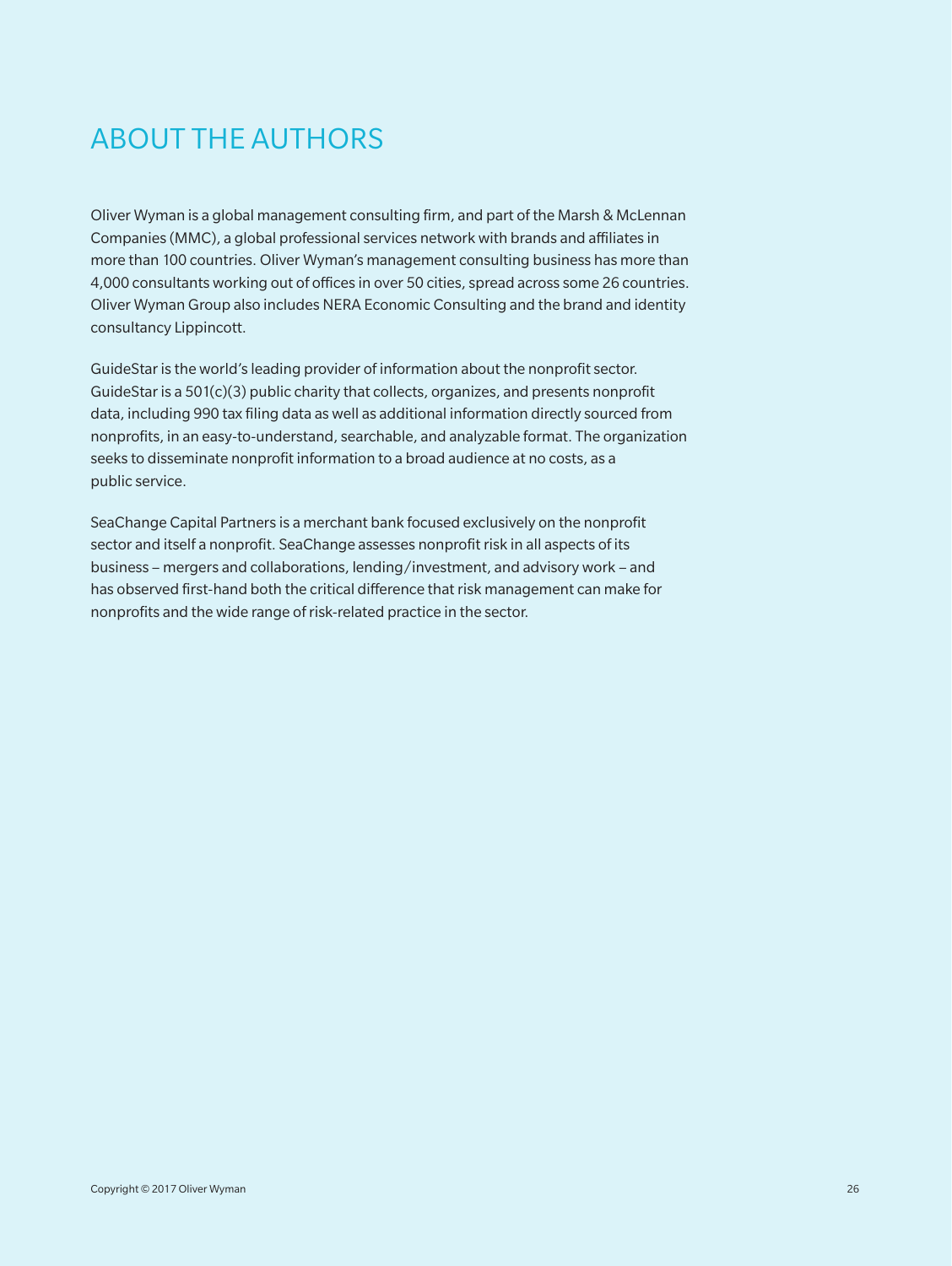## ABOUT THIS REPORT

This report was funded by The Philadelphia Foundation (TPF), which was founded in 1918 and strengthens the economic, social and civic vitality of Greater Philadelphia. TPF grows effective philanthropic investment, connects individuals and institutions across sectors and geography, and advances civic initiatives through partnerships and collaboration. A publicly supported foundation, TPF manages more than 900 charitable funds established by its donors and makes over 1,000 grants and scholarship awards each year. To learn more, visit *www.philafound.org.*

The report draws on SeaChange's experience and Oliver Wyman's 30+ years of experience advising the largest global financial institutions and regulators with respect to risk management; a 2016 rigorous analysis of the most comprehensive data set on the financial performance of New York's and Philadelphia nonprofits provided by GuideStar, the largest source of information on nonprofit organizations; in-depth interviews with more than 20 executive directors, board members, and funders involved with nonprofits in distress; and discussions with the Human Services Council and the Center for an Urban Future, both of which have undertaken related projects to understand and improve the financial health of the nonprofit community

We wish to thank everyone who participated in these interviews and discussions, as well as those people who provided feedback on earlier drafts of the report. This work is motivated by our recognition that nonprofits play a critical social role improving education, alleviating poverty, providing economic opportunity, supporting our healthcare system, sustaining the arts -- their health is vital to us all. We hope to have contributed to the important discussion about how to mitigate the likelihood of acute financial distress for nonprofits of any size or sector. All are indebted to nonprofit board members who take seriously their duties of care, obedience, and loyalty to govern their organizations well, striving to maximize the good they do while managing the risks they face. We hope that this report will prove useful to at least a few of them.